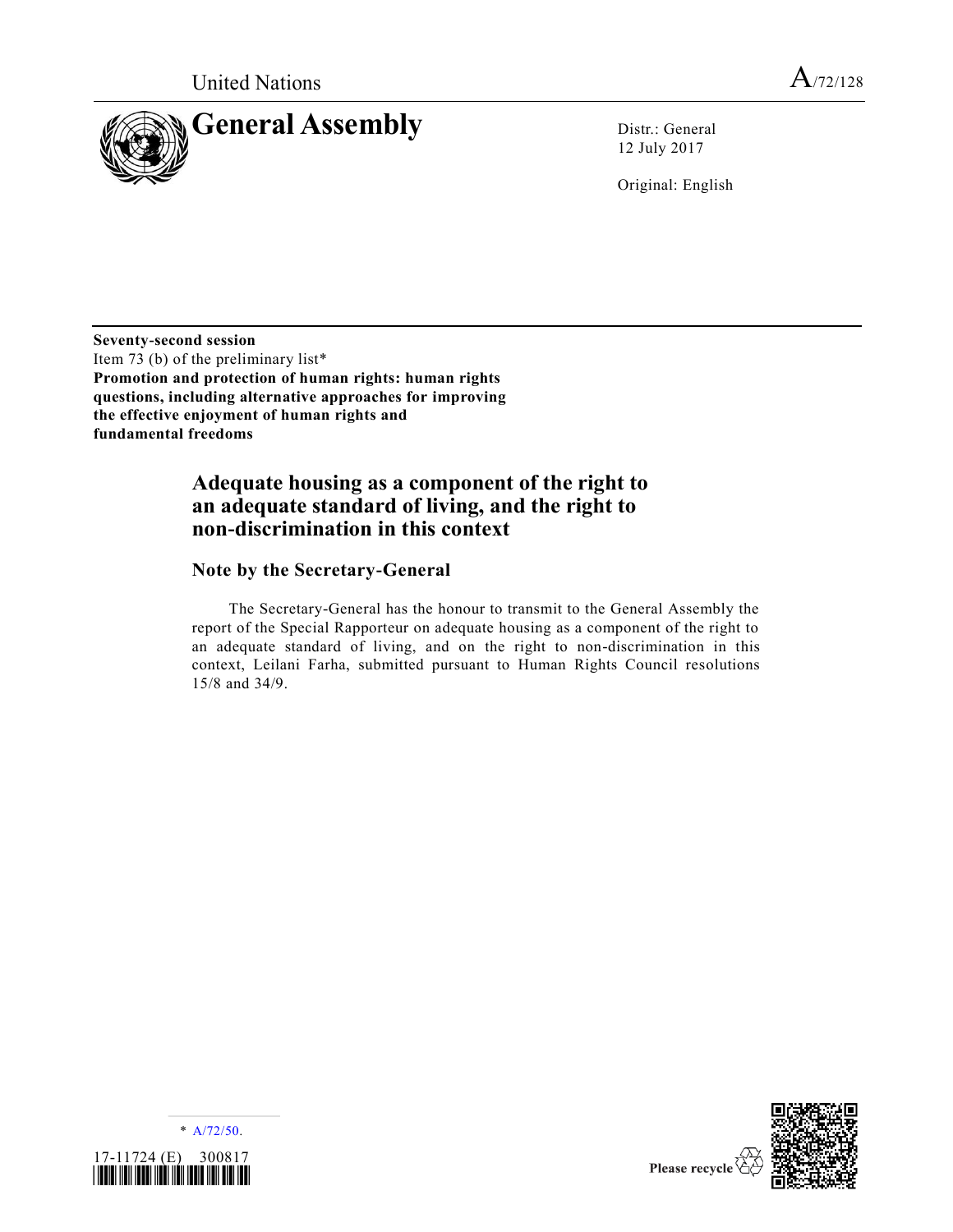### **Report of the Special Rapporteur on adequate housing as a component of the right to an adequate standard of living, and on the right to non-discrimination in this context**

### *Summary*

In the present report, the Special Rapporteur examines the right to housing of persons with disabilities. She provides an overview of their diverse housing circumstances — from institutionalization, homelessness and grossly inadequate housing to experiences of stigmatization and exclusion — linked to a broad range of impairments, including psychosocial, physical, sensorial and intellectual, as well as perceived impairments. She questions why those widespread human rights violations have not been addressed as a priority by States or the international community.

The Special Rapporteur considers how the "disability human rights paradigm" affirmed in the Convention on the Rights of Persons with Disabilities has the potential to breathe new life into the right to adequate housing. She highlights the fundamental principles of a human rights-based approach to disability, such as dignity, substantive equality, accessibility and participation, as well as the overriding obligation to realize the right to housing to the maximum of available resources, and correlates them to the key features of the right to adequate housing. She reflects on how the right to housing can be more effectively claimed by persons with disabilities and adjudicated by courts and tribunals and reviews some effective policy and legislative initiatives that are necessary to implement that right.

She concludes her report with key recommendations highlighting the transformative potential of the disability human rights paradigm and how it must be better harnessed in order to realize the right to housing of persons with disabilities in accordance with the commitments of the 2030 Agenda for Sustainable Development.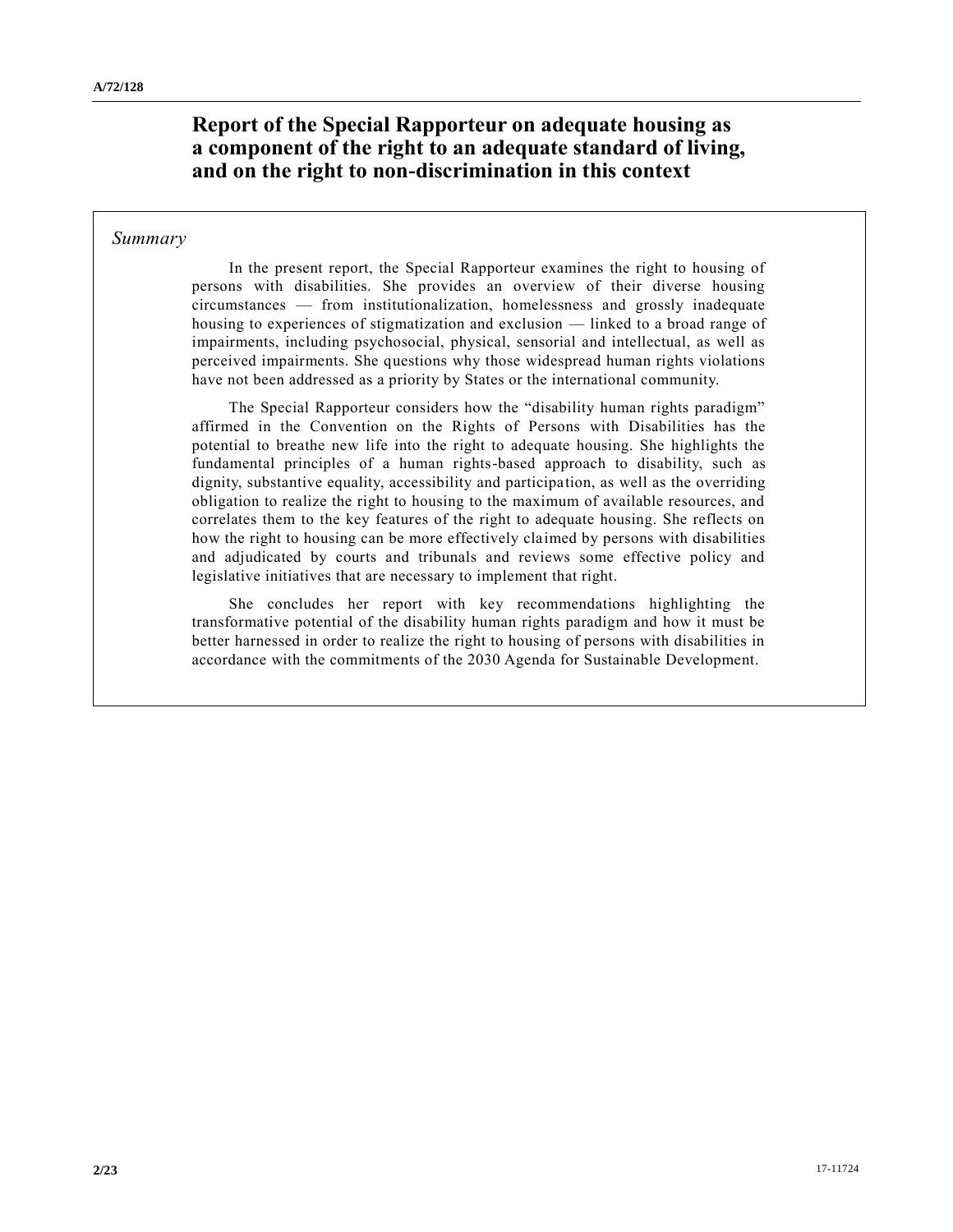# Contents

|      |                                                                             | Page           |
|------|-----------------------------------------------------------------------------|----------------|
|      | Human rights-based approach to disability and the right to adequate housing | $\overline{4}$ |
| П.   |                                                                             | 6              |
|      | A.                                                                          | 6              |
|      | Housing experiences of persons with disabilities<br><b>B.</b>               | 6              |
| III. | Central principles of the human rights-based approach to disability         | 11             |
| IV.  |                                                                             | 15             |
| V.   |                                                                             | 17             |
| VI.  | Housing legislation, policies and strategies for persons with disabilities  | 19             |
| VII. |                                                                             | 21             |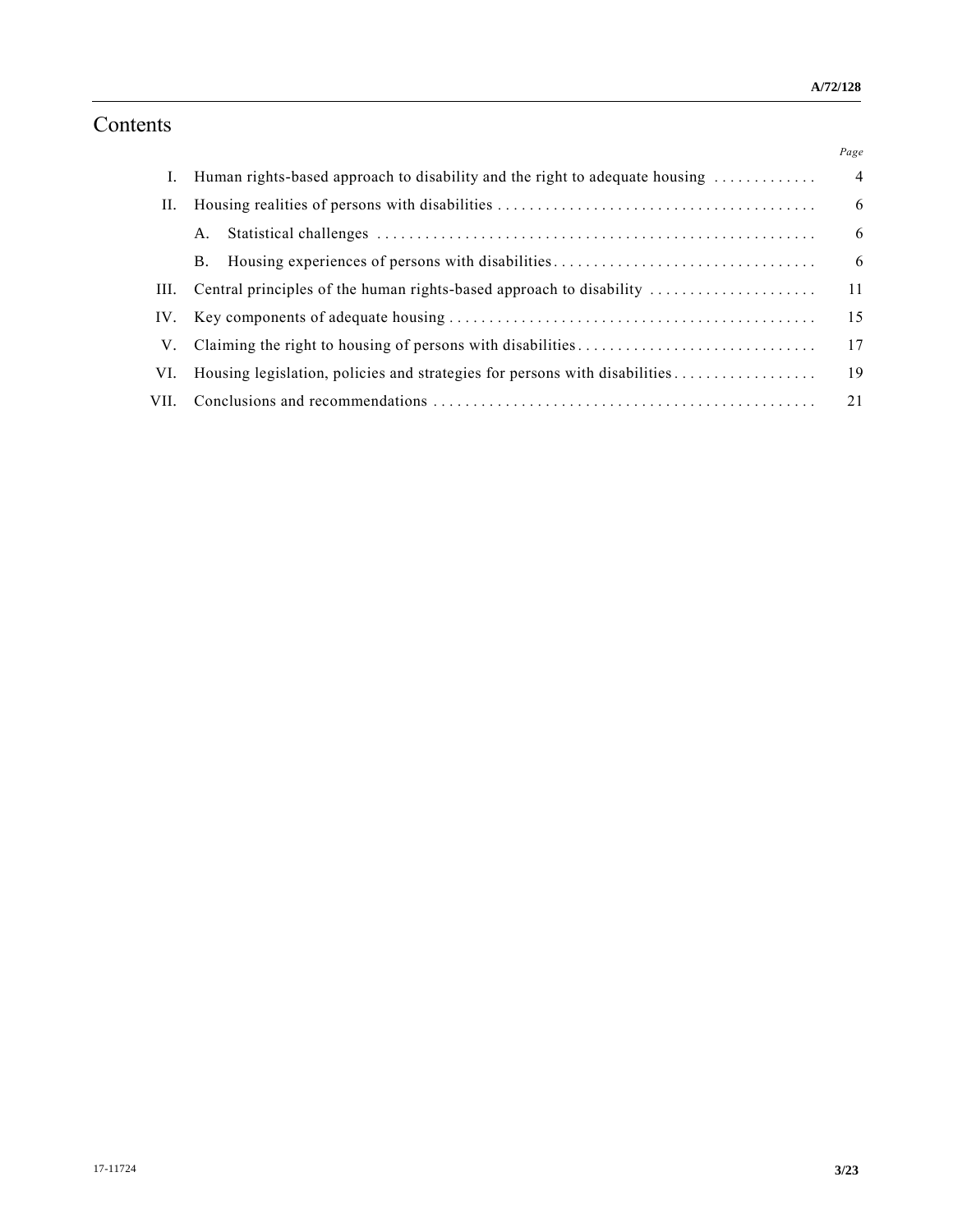## **I. Human rights-based approach to disability and the right to adequate housing**<sup>1</sup>

1. For persons with disabilities, choosing where and with whom to live, being part of a community and having access to adequate and accessible housing are central to a life of dignity, autonomy, participation, inclusion, equality and respect for diversity. The indivisibility and interdependence of the right to adequate housing with other human rights are at the heart of the lived experience of persons with disabilities. Access to safe and secure housing, to water and sanitation in the home and to community life with access to services and forms of support is often the difference between life and death, security and abuse, and belonging and isolati on. Yet the right to adequate housing is frequently absent from initiatives promoting the human rights of persons with disabilities. It is imperative that the right to adequate housing be accorded the same centrality in the implementation of the rights of persons with disabilities as housing occupies in their lives.

2. In the Special Rapporteur's view, the right to adequate housing of persons with disabilities must be understood as a dialogue between the jurisprudence and commentary that has evolved over many years and is guaranteed under the International Covenant on Economic, Social and Cultural Rights and the framework for the human rights of persons with disabilities set forth in the Convention on the Rights of Persons with Disabilities. The right to housing enshrined in article 11 of the International Covenant has been understood to encompass much more than physical shelter. It is recognized as the right to live in security, peace and dignity. It is fundamentally connected to the rights to life and to non-discrimination and the freedom to choose where to live, as well as to the rights to freedom of expression and association and to participate in public decision-making. It includes security of tenure, the availability of services, materials, facilities and infrastructure, affordability, habitability, accessibility, appropriate location and cultural adequacy.<sup>2</sup> Those central components of the right to housing have special meaning for persons with disabilities and give rise to particular obligations of States and other actors.

3. At the same time, the right to adequate housing must incorporate the transformative understanding of the human rights of persons with disabilities that is encapsulated in the Convention on the Rights of Persons with Disabilities. The "disability human rights paradigm" represents a "dramatic change in rights discourse".<sup>3</sup> It gives new meaning to the concepts of the interdependence and the indivisibility of rights, in particular in relation to the right to live in dignity in a home within a community. It rejects charitable and medical approaches to disability, recognizing that discrimination, inequality and disadvantage are socially constructed responses to diversity and difference. It offers a human rights-based alternative, placing persons with disabilities at the centre of their own lives, as subjects of rights. It recognizes that discrimination often takes the form of programmes and policies designed to meet the needs of dominant groups while

 $<sup>1</sup>$  The Special Rapporteur is grateful for all the contributions received for the present report, in</sup> particular from the Special Rapporteur on the rights of persons with disabilities, the Human Rights and Disability Adviser of the Office of the United Nations High Commissioner for Human Rights and the participants in an expert consultation, held in Geneva on 23 June 2017. She also thanks Governments, civil society, disability organizations and individuals for their submissions, which are available from [www.ohchr.org/EN/Issues/Housing/Pages/](http://www.ohchr.org/EN/Issues/Housing/Pages/Therighttohousingofpersonswithdisabilities.aspx) [Therighttohousingofpersonswithdisabilities.aspx.](http://www.ohchr.org/EN/Issues/Housing/Pages/Therighttohousingofpersonswithdisabilities.aspx)

<sup>2</sup> Committee on Economic, Social and Cultural Rights, general comment No. 4 (1991) on the right to adequate housing, para. 8.

<sup>3</sup> Michael Ashley Stein, "Disability human rights", *California Law Review*, vol. 95, No. 1 (February 2007), p. 74.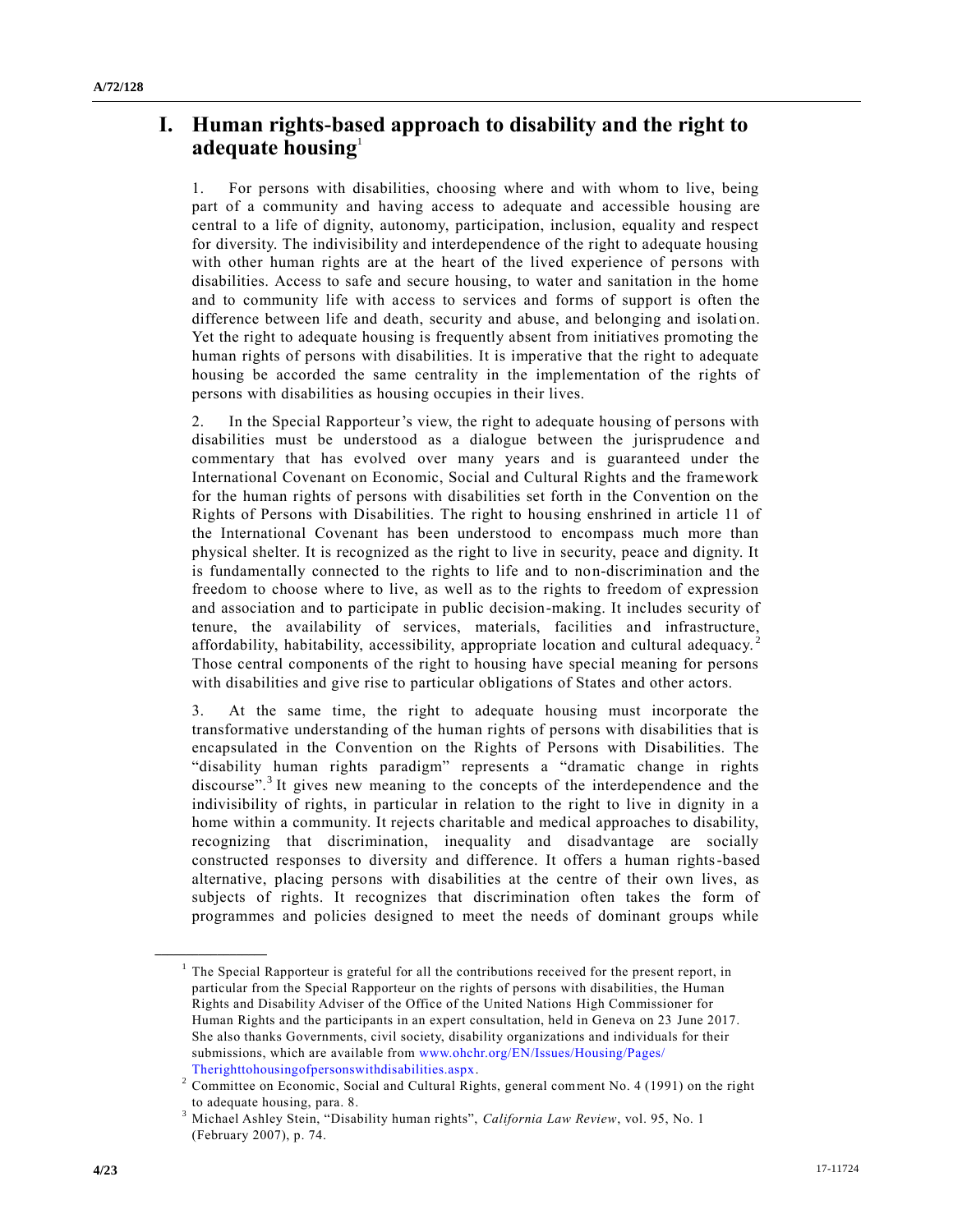ignoring the needs of persons with disabilities. It affirms that dignity, autonomy, independence and participation rely on not only freedom from institutionalization and State control but also positive measures by Governments to support the right to live in the community as one chooses.

4. The incorporation of the human rights-based approach to disability into the understanding of the right to adequate housing is a work in progress. In the formative years of international human rights development, persons with disabilities were often invisible and their right to adequate housing often neglected. Disability was not listed as a ground of discrimination in the Universal Declaration on Human Rights, the International Covenant on Economic, Social and Cultural Rights or the International Covenant on Civil and Political Rights. Disability began to receive more attention during the International Year of Disabled Persons in 1981 and the United Nations Decade of Disabled Persons (1983-1992), but a normative framework was not developed until 1993, when the Standard Rules on the Equalization of Opportunities for Persons with Disabilities were adopted by the General Assembly.

5. In 1994, the Committee on Economic, Social and Cultural Rights made an important advance with the adoption of general comment No. 5 (1994) on persons with disabilities. The Committee noted that an estimated 70 per cent of persons with disabilities worldwide lacked access to the services that they required and that "there is no country in which a major policy and programme effort is not required".<sup>4</sup> It emphasized that States were required "to take positive action to reduce structural disadvantage … in order to achieve the objectives of full participation and equality within society for all persons with disabilities" and that that included the right to support services for living in the community and to housing that was accessible, with additional resources made available.<sup>5</sup>

6. The negotiation of the Convention on the Rights of Persons with Disabilities, however, brought about a transformative approach to disability, placing the economic, social and cultural rights and the civil and political rights of persons with disabilities within a unified framework. In the Convention, the right to adequate housing is recognized on an equal basis without discrimination, including through the provision of reasonable accommodation. Furthermore, a substantive right to adequate housing for persons with disabilities is affirmed outside an "equal enjoyment" framework and without comparison to the mainstream population. It is thus recognized in the Convention that the right to adequate housing has a particular meaning for persons with disabilities and imposes distinct obligations upon States.

7. In the light of the extreme conditions of inadequate housing, institutionalization and homelessness experienced by persons with disabilities around the world and the commitment made by States in the 2030 Agenda for Sustainable Development to ensure access to adequate and affordable housing by 2030, the Special Rapporteur considers the incorporation of the disability human rights paradigm into the right to adequate housing to be a matter of the highest priority for States and the international community.

<sup>4</sup> Committee on Economic, Social and Cultural Rights, general comment No. 5 (1994) on persons with disabilities, para. 8.

 $<sup>5</sup>$  Ibid., para. 9.</sup>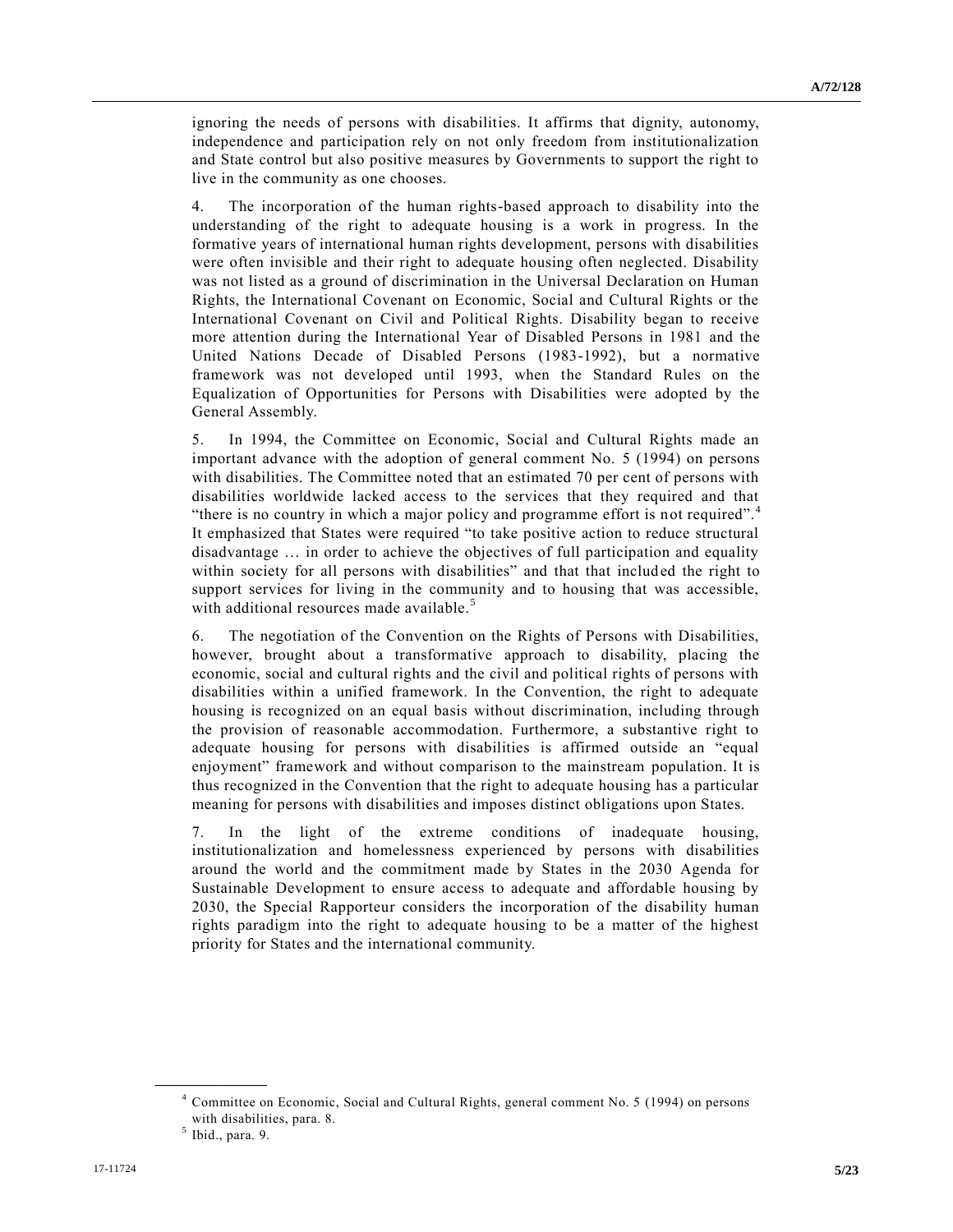#### **A/72/128**

## **II. Housing realities of persons with disabilities**

### **A. Statistical challenges**

8. It is estimated in the *World Report on Disability 2011* that persons with disabilities make up between 15.6 and 19.4 per cent of the global population. The percentage is higher in lower-income countries, at 18 per cent of the population, compared with 11.8 per cent in higher-income countries.<sup>6</sup> There are therefore more than 1 billion persons with disabilities around the world, yet little data are publicly available on the housing circumstances of that population.

9. The lack of consistent implementation of accepted methods of surveying persons with disabilities has led to significant variance in data, making comparisons across countries or regions difficult.<sup>7</sup> General surveys and censuses conducted by household often overlook individuals who are homeless or living in unrecognized informal settlements, institutions or group care facilities. When information has been collected on persons with disabilities, narrow definitions have usually been applied and housing concerns ignored.

10. The Washington Group on Disability Statistics has developed two standard sets of questions for surveying populations. The short set covers six core areas of activity and has been adopted by 70 countries. It provides the best opportunity for States to obtain disaggregated data that will allow international comparisons and benchmarks.<sup>8</sup> The extended set of questions covers a greater range of domains of functioning, a number of which are associated with psychosocial impairments.<sup>9</sup> Neither set addresses housing. The best way to obtain reliable data on housing and disability is to conduct surveys based on the extended set of questions of the Washington Group, supplemented by questions on housing and homelessness.

11. Surveys of the existing housing conditions of persons with disabilities reveal significant inequality in the enjoyment of the right to housing. In such a survey conducted by the Republic of Korea in 2015, it was found that persons with disabilities were far more likely than others to have difficulty paying rent and other housing expenses, less likely to have "suitable" housing and more likely to have housing that did not meet the minimum standards of habitability.<sup>10</sup>

### **B. Housing experiences of persons with disabilities**

#### **1. Stigmatization, discrimination and criminalization**

12. Stigmatizing notions of disability as an abnormality, inferiority or medical condition associated with disease manifest acutely in the housing experience s of persons with disabilities. People with disabilities are often forced to remain in their homes because of stigma and fear of violence. Proposed housing for persons with psychosocial or intellectual disabilities is frequently subject to neighbourhood opposition, and residents are frequently shunned or ostracized by neighbours.

<sup>6</sup> World Health Organization and World Bank, *World Report on Disability 2011* (Geneva, WHO Press, 2011), pp. 25-29.

 $<sup>7</sup>$  Ibid., pp. 21-29.</sup>

 $8$  The short set of questions is available from [www.washingtongroup-disability.com/washington](file:///C:/Users/Etpu.FrontDesk1/Downloads/www.washingtongroup-disability.com/washington-group-question-sets/short-set-of-disability-questions/)[group-question-sets/short-set-of-disability-questions/.](file:///C:/Users/Etpu.FrontDesk1/Downloads/www.washingtongroup-disability.com/washington-group-question-sets/short-set-of-disability-questions/) The six questions relate to seeing, hearing, walking, cognition, self-care and communicating.

<sup>&</sup>lt;sup>9</sup> The extended set is available from [www.washingtongroup-disability.com/washington-group](file:///C:/Users/Etpu.FrontDesk1/Downloads/www.washingtongroup-disability.com/washington-group-question-sets/extended-set-of-disability-questions/)[question-sets/extended-set-of-disability-questions/.](file:///C:/Users/Etpu.FrontDesk1/Downloads/www.washingtongroup-disability.com/washington-group-question-sets/extended-set-of-disability-questions/)

 $10\text{}$  See the submission by the Republic of Korea for the present report.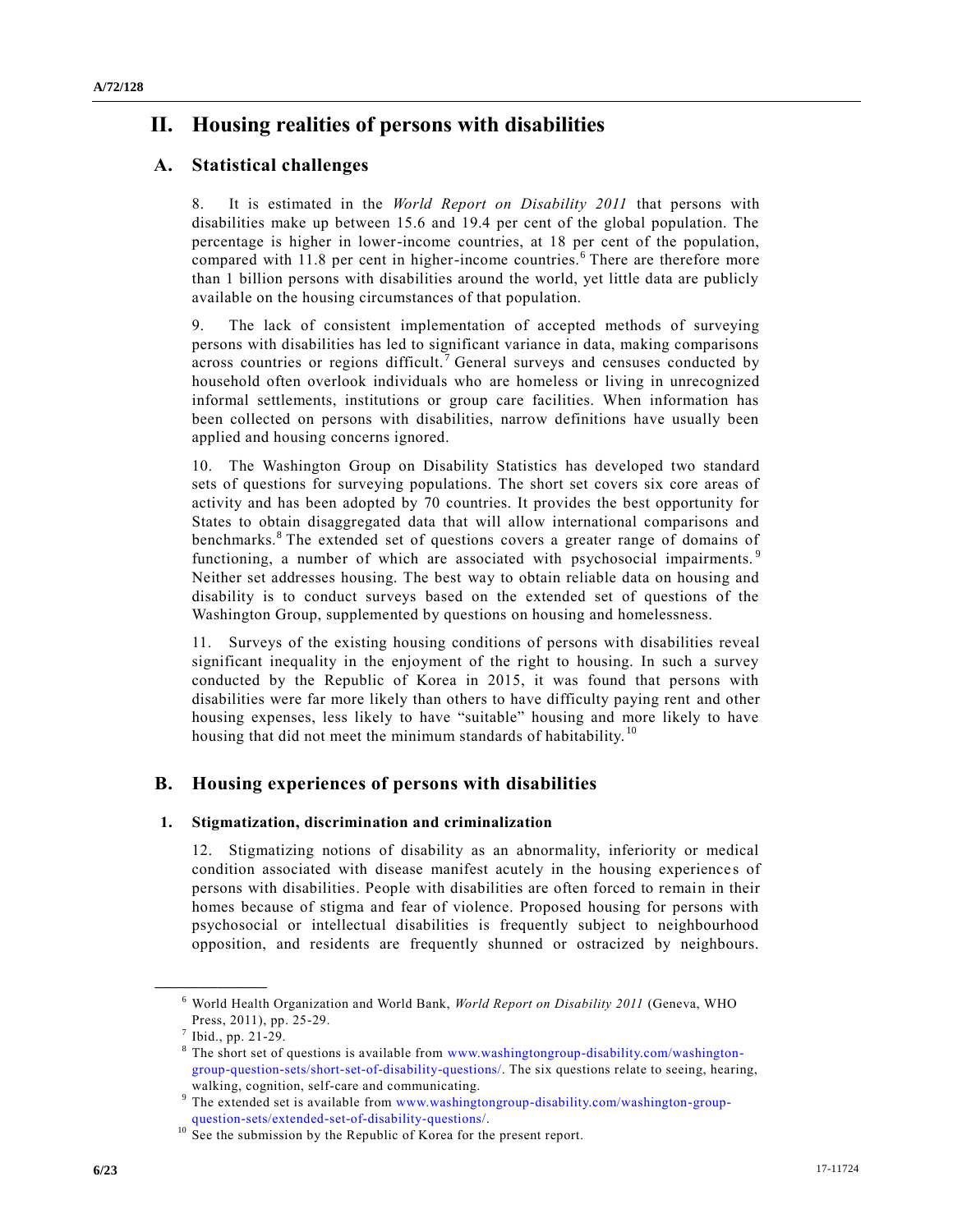Children with disabilities are frequently hidden away and denied access to extended family, neighbours and other children.<sup>11</sup>

13. When seeking both private and public housing, persons with disabilities face overt and indirect discrimination. Sometimes access to housing is denied because of an irrational fear that facilities will be contaminated. Income and employment status is used in many countries to vet prospective tenants such that well-paid, full-time workers without a disability are considered to be "qualified" for affordable rental housing, while persons with disabilities with lower incomes are denied access. People with psychosocial disabilities are often treated as unworthy tenants because of "abnormal" behaviour that is defined as "antisocial". Persons with intellectual disabilities are also discriminated against on the basis of an assumed lack of capacity to take care of the premises and deprived of the legal capacity to sign rental agreements.

14. Discrimination is compounded by other grounds, notably sex, gender, socioeconomic status, race and belonging to ethnic, religious or linguistic minority groups. Indigenous peoples in Canada experience twice the rate of disability as the non-indigenous population and are subjected to intersecting discrimination on the basis of indigeneity, poverty and disability. <sup>12</sup> Criminalization of persons with disabilities, in particular those living in homelessness and those with psychosocial disabilities, is common. A typical pattern for persons with psychosocial disabilities is first to lose their housing, when their needs are not accommodated or when they do not receive adequate financial assistance, then to be criminalized in the context of homelessness and then to be incarcerated. In prison, punitive responses for persons with psychosocial disabilities result in extended isolation, segregation, further deterioration of mental health and an ongoing cycle of homelessness and incarceration.

#### **2. Institutionalization and deprivation of choice**

15. Institutionalization is a clear example of how violations of the right to housing occur when disability is misconstrued as a medical condition. Removing persons with disabilities from the general population and subjecting them to isolation and extreme social control is rationalized on the basis that they are being provided with "treatment" or "care". Institutionalization often combines the worst living conditions with severe deprivation of liberty and cruel and inhuman treatment, including physical and sexual abuse. Conditions are invariably overcrowded, with limited or no access to sanitation and hygiene facilities, as has been documented in countries including Guatemala, Indonesia and Mexico.<sup>13</sup> Residents in institutions and institution-like settings are often precluded from having outside social or family relations and deprived of choices about activities, social relationships, sexuality and identity. Persons with psychosocial or intellectual disabilities are at highest risk of being institutionalized forcefully <sup>14</sup> and, outside formal institutions, are often

<sup>&</sup>lt;sup>11</sup> United Nations Children's Fund (UNICEF), "Children and young people with disabilities", fact sheet (May 2013), p. 23. Available from [www.unicef.org/disabilities/files/](http://www.unicef.org/disabilities/files/Factsheet_A5__Web_NEW.pdf) Factsheet A5 Web NEW.pdf.

<sup>&</sup>lt;sup>12</sup> See the submission by a coalition of Canadian non-governmental organizations for the present report.

<sup>&</sup>lt;sup>13</sup> [A/71/310,](https://undocs.org/A/71/310) paras. 25-26; case No. PM 370/12, patients at the Federico Mora Hospital, Guatemala; Human Rights Watch, "Living in hell: how people with mental health conditions in Indonesia are treated" (21 March 2016), available from [www.hrw.org/report/2016/03/21/living-hell/abuses](https://www.hrw.org/report/2016/03/21/living-hell/abuses-against-people-psychosocial-disabilities-indonesia)[against-people-psychosocial-disabilities-indonesia;](https://www.hrw.org/report/2016/03/21/living-hell/abuses-against-people-psychosocial-disabilities-indonesia) Disability Rights International, "No justice: torture, trafficking and segregation in Mexico" (Mexico City, 2015), available from

[www.driadvocacy.org/wp-content/uploads/Sin-Justicia-MexRep\\_21\\_Abr\\_english-1.pdf.](https://www.driadvocacy.org/wp-content/uploads/Sin-Justicia-MexRep_21_Abr_english-1.pdf) <sup>14</sup> [A/HRC/28/37,](https://undocs.org/A/HRC/28/37) para. 19.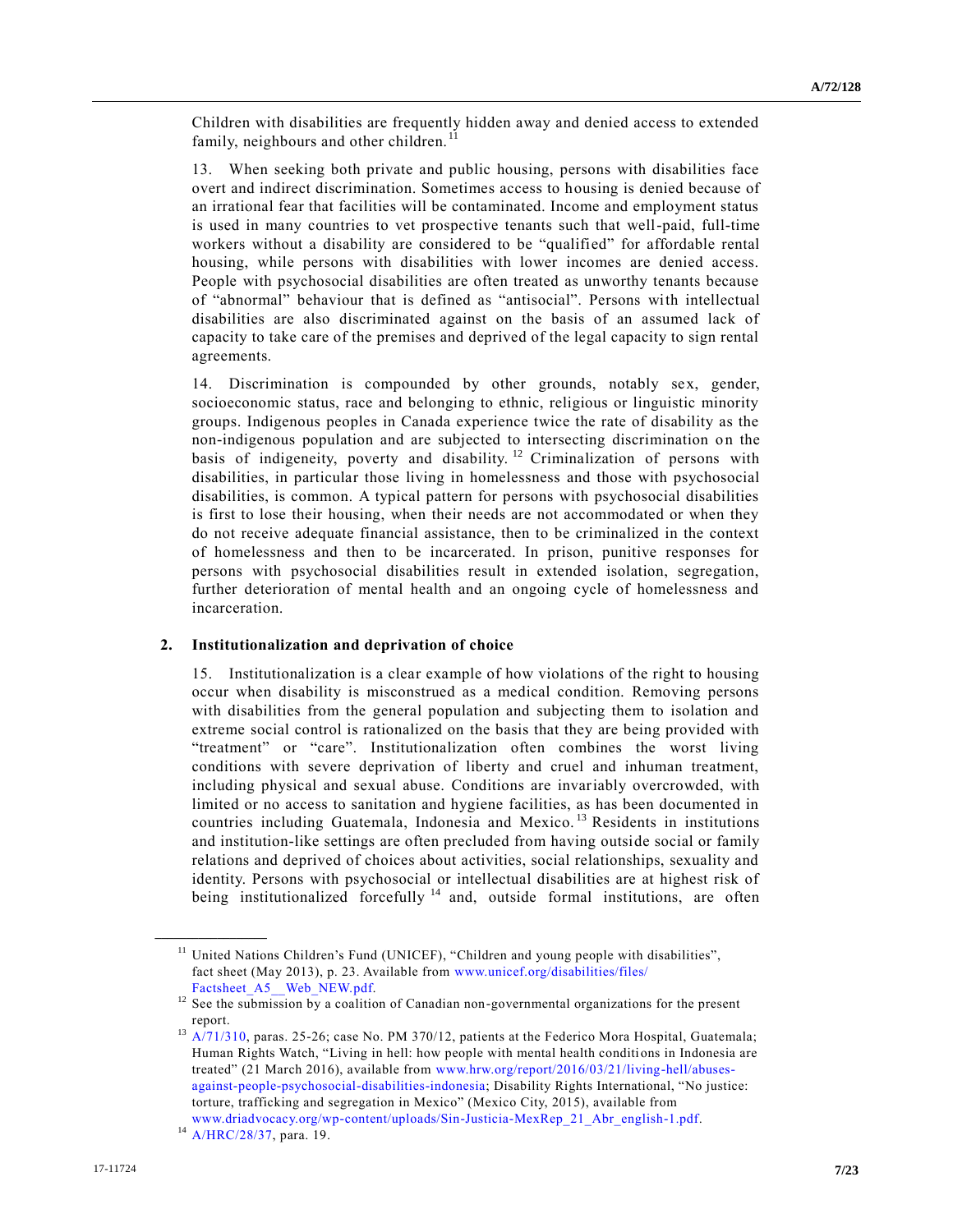subjected to extreme levels of institution-like control in privately operated rooming houses or "halfway" houses.

16. Orphanages housing abandoned children similarly institutionalize and isolate children with disabilities. One study found that 45 per cent of children living in Russian State institutions had impairments. <sup>15</sup>

17. Forced institutionalization often occurs as an indirect result of other violations of the right to adequate housing. When States fail to provide necessary forms of support for living in the community, or when persons with disabilities or their families simply have no means to afford housing, persons with disabilities may be forced to live in institutions because of a lack of housing options. <sup>16</sup> Legislative protection of legal capacity and supportive decision-making can be rendered ineffective in the context of housing decisions when there is no support or affordable housing available for living in the community.

18. In other circumstances, living in an institutional setting or remaining with family may be a decision made by a parent, guardian or family member on behalf of a person with a disability. Institutions that are originally presented as optional may subsequently deny residents the right to leave. Years of living in segregated settings have devastating effects on the autonomy of residents and their ability to exercise independent agency, making it difficult for them to trust or imagine a positive community-based alternative.

19. Deinstitutionalization without adequate housing and community support can have devastating consequences. In Gauteng Province, South Africa, more than 1,300 persons with psychosocial and intellectual disabilities were transferred owing to government budget cuts from a private hospital to the care of an array of non-governmental organizations, most of which lacked the capacity, oversight and resources necessary to address the needs of those transferred. This led to widespread ill-treatment and the death of more than 70 persons. $^{17}$ 

#### **3. Homelessness**

20. Homelessness disproportionately affects persons with disabilities. In a vicious circle, disability often leads to homelessness and homelessness, in turn, creates or exacerbates impairments and additional barriers linked to stigma and isolation. Of the homeless adults in shelters in the United States of America, 43 per cent have a disability.<sup>18</sup> Persons with psychosocial and intellectual disabilities are particularly vulnerable to homelessness and its effects.

21. The Special Rapporteur has proposed a new rights-based framework under which homelessness is understood as a deprivation of housing (both physical and social) but also as a socially constructed group identity that is linked to stigmatization and discrimination, much of which is rooted in perc eptions about persons with disabilities. As a result, in most places, that population suffers severe isolation and neglect. Homelessness and related violations of the right to life often

<sup>&</sup>lt;sup>15</sup> Human Rights Watch, "Children with disabilities living in special homes in Russia: what life is like and what needs to change", 15 September 2014. Available from [www.hrw.org/report/2014/](http://www.hrw.org/report/2014/09/15/abandoned-state/violence-neglect-and-isolation-children-disabilities-russian) [09/15/abandoned-state/violence-neglect-and-isolation-children-disabilities-russian.](http://www.hrw.org/report/2014/09/15/abandoned-state/violence-neglect-and-isolation-children-disabilities-russian)

<sup>16</sup> [A/HRC/28/37,](https://undocs.org/A/HRC/28/37) para. 25.

<sup>&</sup>lt;sup>17</sup> See communication from South Africa, available from www.ohchr.org/EN/Issues/Housing/Pages/Communications.aspx; Malegapuru W. Makgoba, "The report into the circumstances surrounding the deaths of mentally ill patients: Gauteng Province" (Pretoria, South Africa, Office of the Health Ombud, 2017).

<sup>&</sup>lt;sup>18</sup> National Council on Disability, "The state of housing in America in the 21st century: a disability perspective" (Washington, D.C., 19 January 2010), p. 10. Available from [www.ncd.gov/](http://www.ncd.gov/publications/2010/Jan192010) [publications/2010/Jan192010.](http://www.ncd.gov/publications/2010/Jan192010)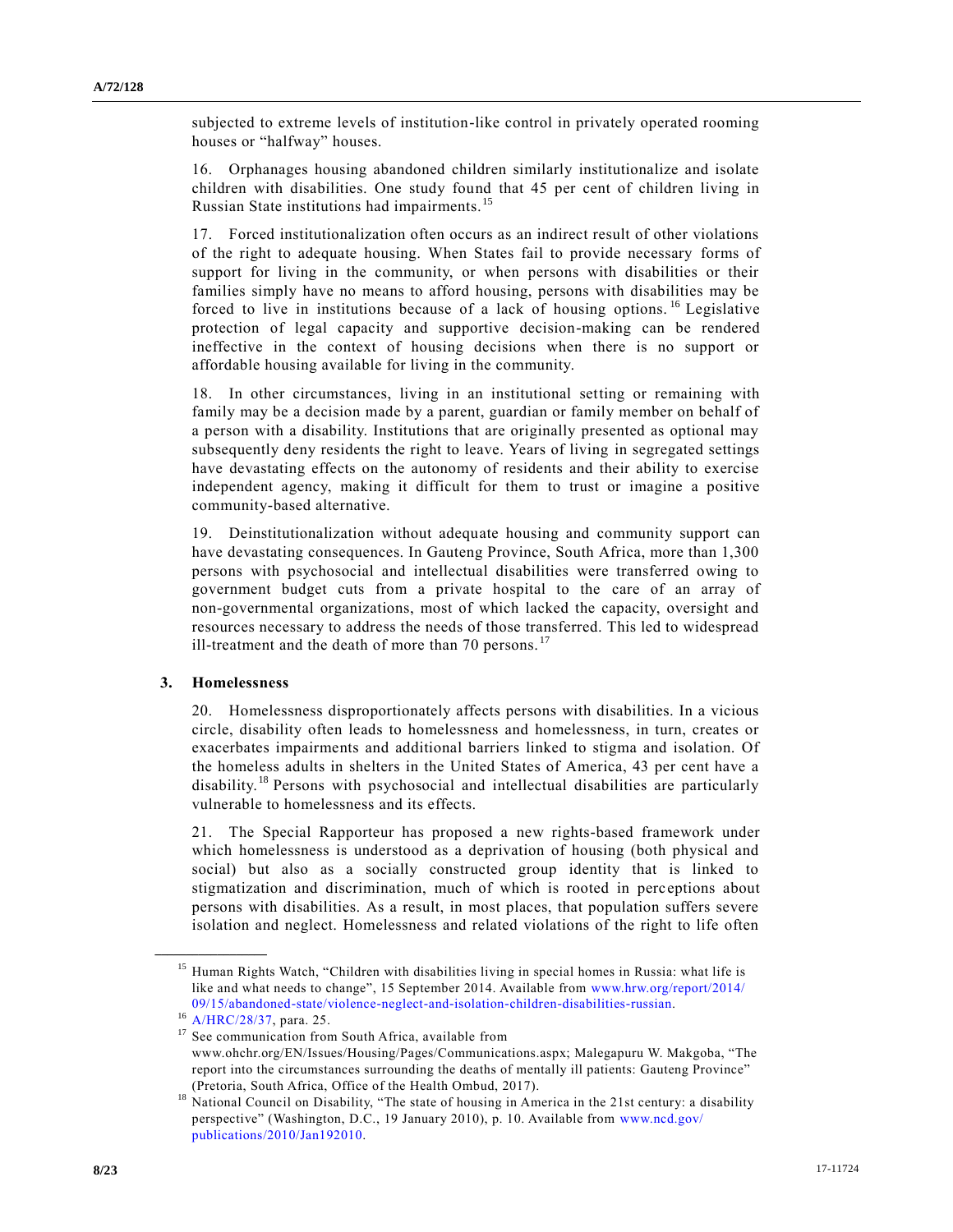result from deinstitutionalization without adequate community support or affordable housing in the community.<sup>19</sup>

22. Homelessness for persons with disabilities is also linked to the breakdown of family relationships. A study in Montreal, Canada, of homeless persons with intellectual disabilities found that almost all individuals who lived on the street or in shelters had had no contact with their families since becoming homeless.<sup>20</sup> On mission in Chile, the Special Rapporteur visited a homeless shelter run by the Salvation Army in Valparaiso where many of the residents were persons with intellectual or psychosocial disabilities who had been shunned or abandoned by their families.

#### **4. Informal settlements and homeless encampments**

23. Persons with disabilities living in poverty in cities commonly live in informal settlements or homeless encampments. The Special Rapporteur has been shocked by the deplorable conditions endured by persons with disabilities in those contexts. Many, including young children and older persons, are left to languish in isolation, sometimes in dark rooms without electricity, hidden from view at the back of the home, without access to community centres, social opportunities or health clinics.

24. Water, sanitation and hygiene facilities are often inaccessible and located some distance from the home. Those with mobility impairments may be dependent on assistance or forced to drag themselves along the ground to reach the facilities. In many situations, persons with disabilities are simply unable to gain access to toilets, must defecate in their homes and are often unable to remove waste. Streets or alleys in informal settlements are often sand, gravel or mud, sometimes built into steep cliffs and hill-sides, and are not accessible to persons in wheelchairs or with reduced mobility.

25. The experiences of persons with intellectual or psychosocial disabilities living in informal settlements and homeless encampments vary. In some cases, communities develop impressive informal networks to provide the necessary support and ensure inclusion in the community, providing community living that avoids institutionalization and segregation. In other situations, however, as observed first-hand by the Special Rapporteur on mission, informal settlements duplicate societal patterns of discrimination and isolation, exacerbated by deprivation of the most basic necessities.

#### **5. Living with family**

26. For many persons with disabilities, living with family members and relying on informal support is their only option. Family members commonly show strong commitment in their provision of support. Those providing support are usually women, who are frequently abandoned by spouses and required to relinquish possibilities of employment, leading to long-term poverty.<sup>21</sup>

27. In other circumstances, however, living with family is not an appropriate or safe option. Persons with disabilities are more likely to be subjected to abuse within families or other households. A study in Uganda found that half of interviewees with psychosocial disabilities reported having been subjected to abuse at the hands of

<sup>19</sup> [A/HRC/34/58,](https://undocs.org/A/HRC/34/58) para. 18.

<sup>20</sup> C. Mercier and S. Picard, "Intellectual disability and homelessness", *Journal of Intellectual Disability Research*, vol. 55, No. 4 (Montreal, 2011), pp. 441-449.

 $^{21}$  [A/HRC/34/58,](https://undocs.org/A/HRC/34/58) para. 20.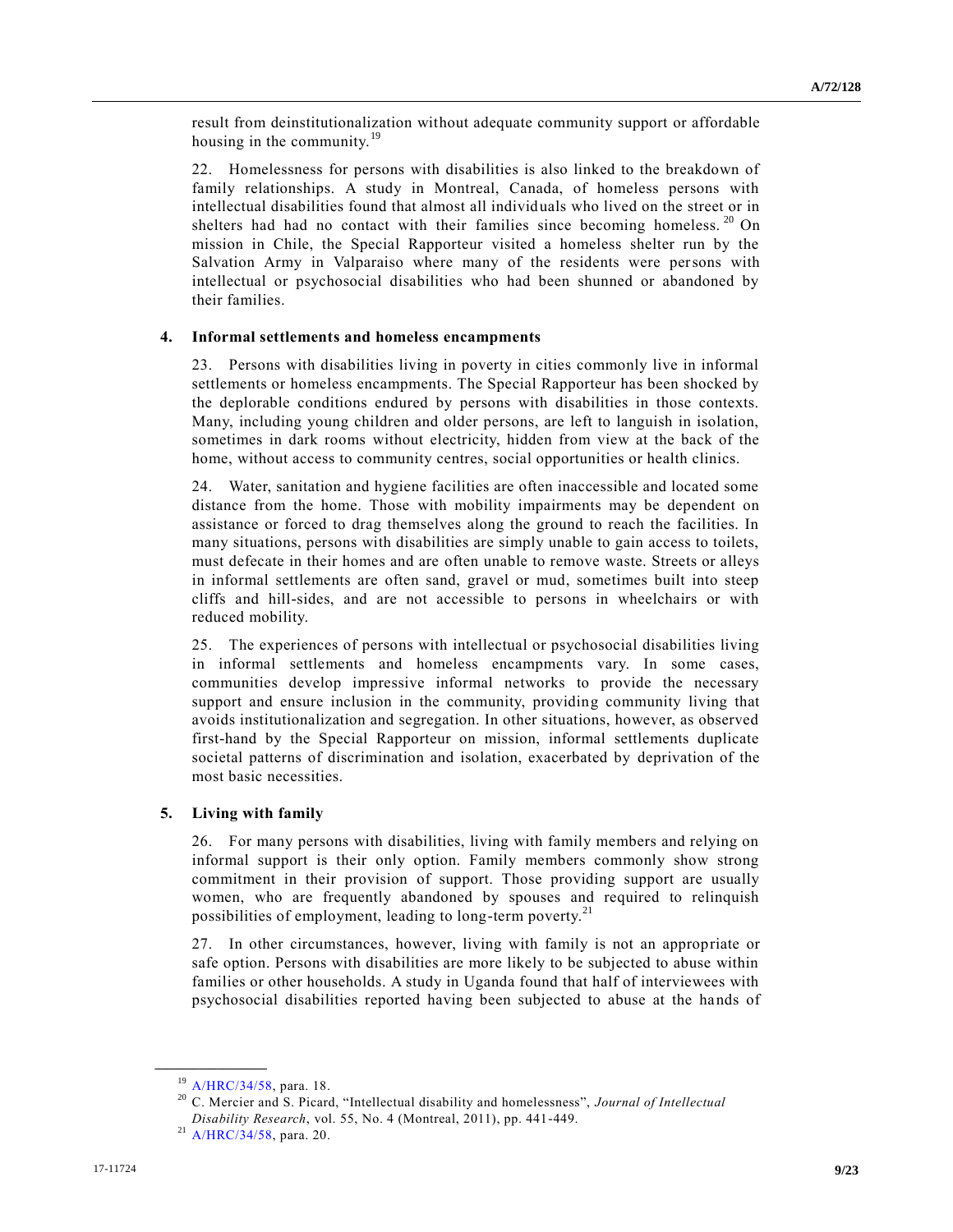their relatives.<sup>22</sup> Another study found a high incidence of abuse among children with disabilities by someone upon whom they were dependent for survival and wellbeing.<sup>23</sup> Individuals are sometimes tied or chained up by family members<sup>24</sup> or left locked in isolation.<sup>25</sup> The ability to speak out is limited by the individual's isolation and dependence upon the perpetrator for support, and, in many situations, there is no one to turn to for help.

#### **6. Housing, neighbourhoods and programme design**

28. Most housing and development is designed as if persons with disabilities do not exist, will not live there or deserve no consideration. Housing programmes and urban planning are rarely vetted for barrier-free design, and international development assistance for housing rarely includes requirements or resources for accessible housing. Housing funding and individual housing subsidies provided by many Governments are based on what are considered "normal" expenditures on food, housing and other necessities, without consideration of the higher expenditure requirements of persons with disabilities. Eligibility for credit or for rental contracts is usually assessed on the basis of the "normal" ratio of credit or rent to income, which would be unattainable and certainly not "normal" for persons with disabilities.

29. Inaccessible housing and programmes designed without consideration of the needs of persons with disabilities deprive society of the benefits of the full participation of persons with disabilities in all areas of life and are costly to States. Moreover, reasonable accommodation of individual needs is considerably more costly and difficult than it would be if housing were designed to be accessible or easily modified.<sup>26</sup>

#### **7. Natural disasters, conflict and other humanitarian situations**

30. Mass displacement caused by situations of risk, including armed conflict, humanitarian emergencies and natural disasters, has catastrophic effects on persons with disabilities. In a survey by the United Nations, it was found that only 20 per cent of persons with disabilities could evacuate their living spaces immediately without difficulty in the event of an emergency and that a disproportionate number would be injured or die in the event of a disaster because their needs would not met by organized efforts.<sup>27</sup> Persons with disabilities who are refugees, affected by disasters or living in conflict and post-conflict situations are especially vulnerable to mass, often repeated displacement, resource shortages, limited or non-existent services and access to rehabilitation or reconstruction and a wide array of security concerns.

31. Conflict and displacement also give rise to increased numbers of persons with disabilities. In Lebanon, the Syrian Arab Republic and the Gaza Strip, for example ,

<sup>22</sup> Mental Disability Advocacy Centre and Mental Health Uganda, *"They Don't Consider Me as a Person": Mental Health and Human Rights in Ugandan Communities* (2014), p. 16.

<sup>&</sup>lt;sup>23</sup> Handicap International and Save the Children, "Out from the shadows: sexual violence against children with disabilities" (London, Save the Children UK, 2011), p. 15. Available from [www.savethechildren.org.uk/sites/default/files/docs/out\\_of\\_the\\_shadows\\_5.pdf.](https://www.savethechildren.org.uk/sites/default/files/docs/out_of_the_shadows_5.pdf)

<sup>&</sup>lt;sup>24</sup> Mental Disability Advocacy Centre and Mental Health Users Network of Zambia, *Human Rights and Mental Health in Zambia* (2014), p. 24.

<sup>25</sup> Mental Disability Advocacy Centre and Mental Health Uganda, *"They Don't Consider Me as a Person"*, p. 17.

<sup>&</sup>lt;sup>26</sup> Committee on the Rights of Persons with Disabilities, general comment No. 2 (2014) on accessibility, para. 15.

United Nations Office for Disaster Risk Reduction, "Living with disability and disasters: UNISDR 2013 survey on living with disabilities and disasters — key findings" (2014), p. 2.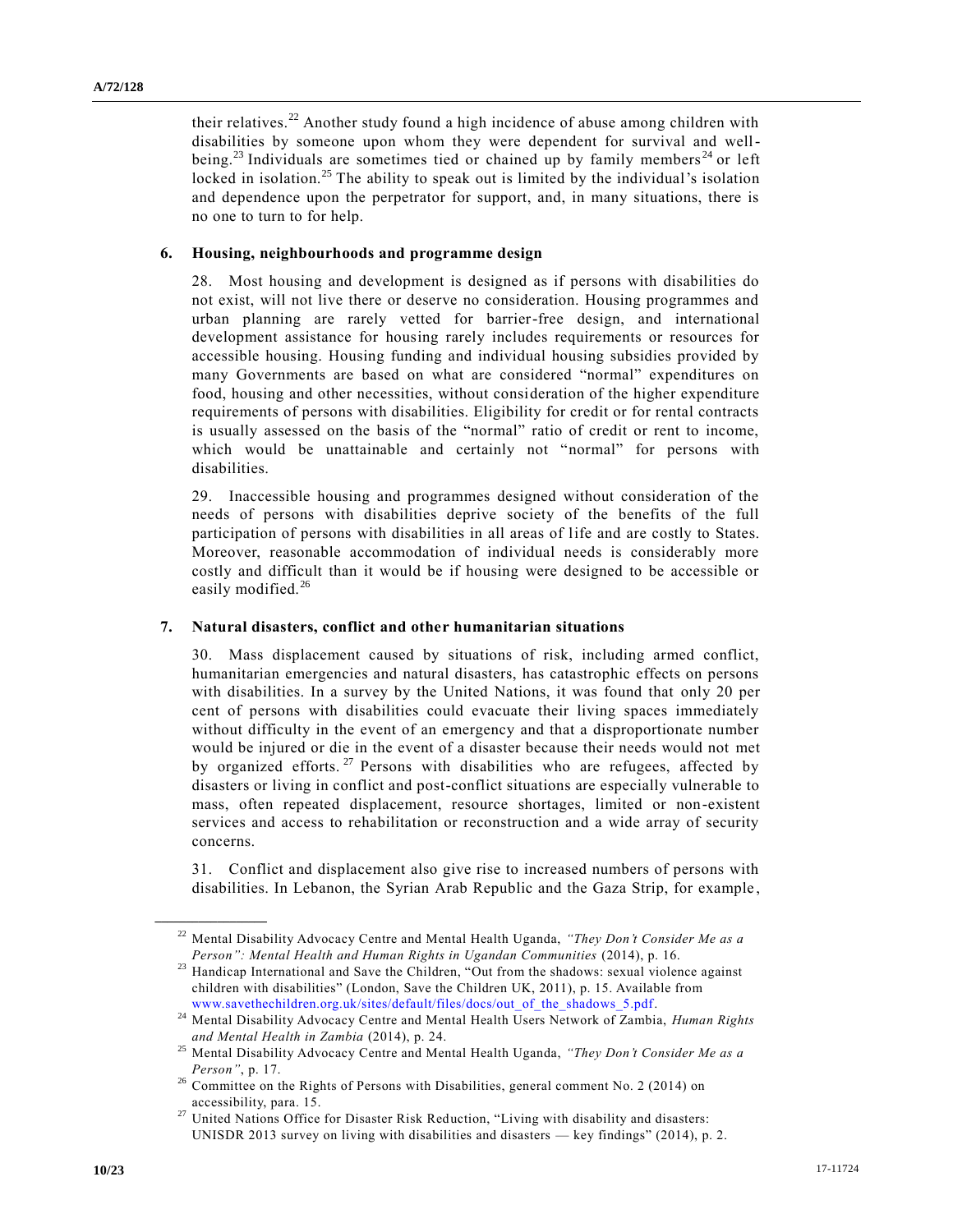conflict has contributed to high numbers of persons with disabilities.<sup>28</sup> At the same time, in each of those places, adequate, accessible housing is extremely scarce, with housing stock having been destroyed and a lack of access or specific policies blocking access to the materials and resources necessary to rebuild homes. In refugee camps, poorly lit and remotely located latrines can lead to difficult access and experiences of sexual violence for women with disabilities, while crowded, narrow walkways can result in persons with visual impairments falling into open sewers<sup>29</sup>

32. The right to housing is a central part of humanitarian action, from emergency shelter to longer-term accommodation and settlement. Until recently, however, shelter has been provided without consideration of the potential barriers for persons with disabilities.

## **III. Central principles of the human rights-based approach to disability**

33. The unique fusion of civil, political and economic and social and cultural rights in the Convention on the Rights of Persons with Disabilities has immense potential to breathe new life into the right to adequate housing of persons with disabilities. Five central tenets of the disability human rights paradigm are particularly important in understanding the right to adequate housing in that context.<sup>30</sup>

#### **1. Dignity, autonomy and freedom to choose**

34. "Respect for inherent dignity, individual autonomy including the freedom to make one's own choices, and independence of persons" is a guiding principle set forth in article 3 (a) of the Convention that is particularly critical in the interpretation of the right to adequate housing. The deprivation of choice of where and with whom to live is often the most critical assault on dignity and autonomy for persons with disabilities.

35. Freedom of choice for persons with disabilities is not just a civil and political right to freedom from forced institutionalization. In article 19 of the Convention, the right to be free to choose where and with whom one lives is set out as a positive right to be included in the community, with access to a range of residential and other support services. In addition, article 19 must be read in conjunction with and is reinforced by article 28 to require not only services but also adequate, accessible housing in which to live.

#### **2. Substantive equality and non-discrimination**

**\_\_\_\_\_\_\_\_\_\_\_\_\_\_\_\_\_\_**

36. In the Convention, a broad and substantive concept of the right to equality and non-discrimination is affirmed. Prohibited discrimination includes any distinc tion,

<sup>&</sup>lt;sup>28</sup> Palestinian Central Bureau of Statistics, "On the eve of the International Population Day", 11 July 2013. Available from [www.pcbs.gov.ps/site/512/default.aspx?tabID=512&lang=en&ItemID=](http://www.pcbs.gov.ps/site/512/default.aspx?tabID=512&lang=en&ItemID=844&mid=3171&wversion=Staging) [844&mid=3171&wversion=Staging;](http://www.pcbs.gov.ps/site/512/default.aspx?tabID=512&lang=en&ItemID=844&mid=3171&wversion=Staging) Jad Chaaban and others, "Survey on the socioeconomic status of Palestine refugees in Lebanon" (American University of Beirut and the United Nations Relief and Works Agency for Palestine Refugees in the Near East, 2016), p. 10; HelpAge International and Handicap International, *Hidden Victims of the Syrian Crisis: Disabled, Injured and Older Refugees* (London and Lyon, Park Lane Press, 2014), p. 6.

<sup>&</sup>lt;sup>29</sup> Michael Ashley Stein and Janet E. Lord, "Enabling refugee and IDP law and policy: implications of the U.N. Disability Convention on the Rights of Persons with Disabilities", *Faculty Publications* (2011), pp. 408 and 431.

<sup>&</sup>lt;sup>30</sup> Convention on the Rights of Persons with Disabilities, arts. 3, 9, 19 and 28.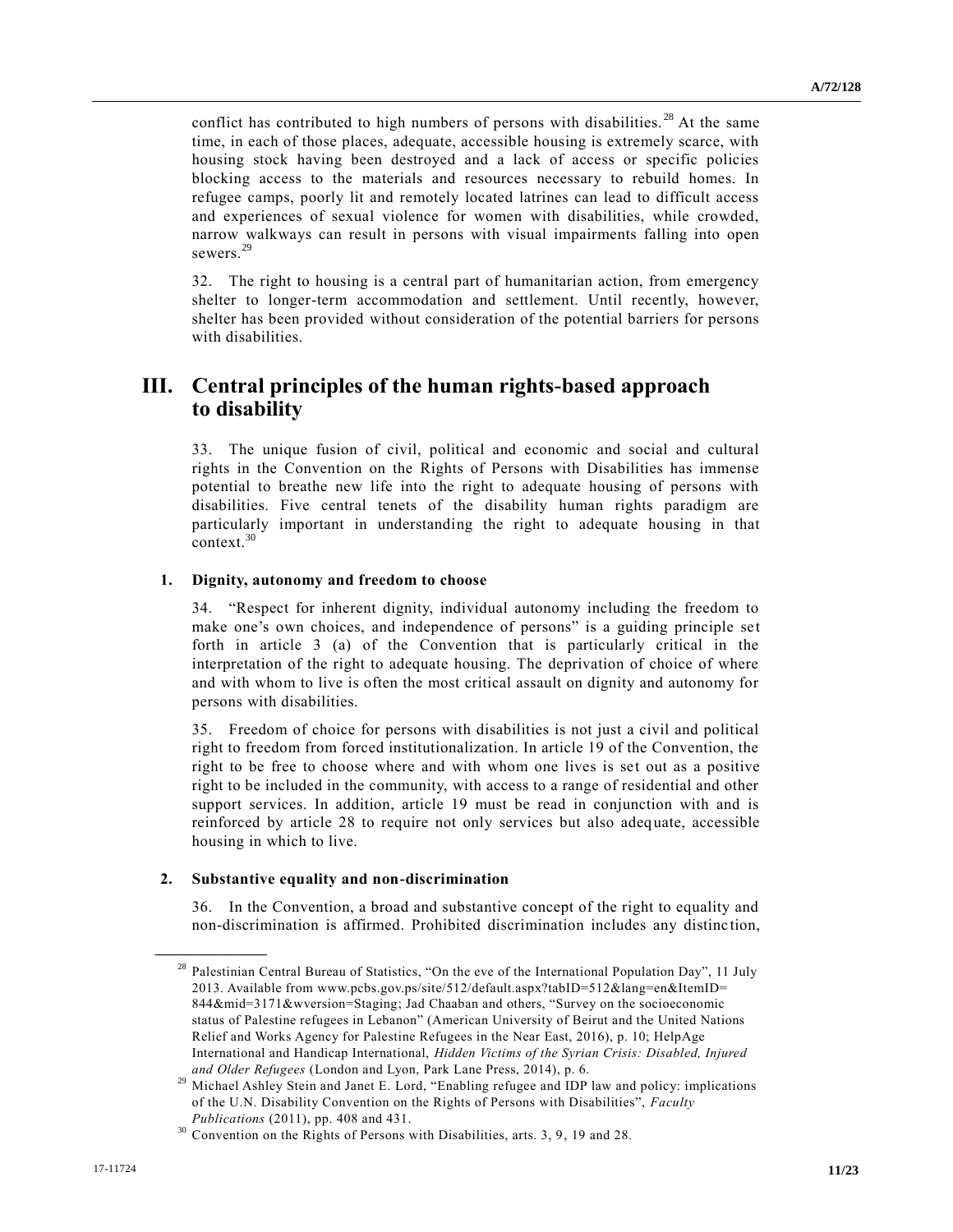exclusion or restriction on the basis of disability that has the purpose or effect of impairing or nullifying the enjoyment of human rights, including the right to adequate housing. As such, the provision extends to any failures to address systemic inequality in access to adequate housing, including those relating to inadequate services, insufficient social protection and a lack of affordable housing.

37. The right to non-discrimination also requires Governments and private actors to take positive measures to reasonably accommodate the needs of persons with disabilities insofar as such accommodation is "necessary and appropriate" and does not impose a "disproportionate or undue burden". Reasonable accommodation is not restricted to physical modifications to existing housing. It also includes an obligation to adapt the application of laws and policies.<sup>31</sup> As a component of the right to non-discrimination, reasonable accommodation is considered an immediate obligation of States.

38. Equality and non-discrimination are crucial for the realization of the right to housing of persons with disabilities under article 28. States must take positive measures to the maximum of available resources to address systemic homelessness and deprivation of housing, which disproportionately affects persons with disabilities, and to strive towards the full realization of the right to adequate housing for all persons with disabilities. In the Convention, it is made abundantly clear that the right to non-discrimination of persons with disabilities is not simply a negative right, requiring Governments and private actors to refrain from actions that exclude persons with disabilities, but also a positive right, requiring them to take measures to ensure the enjoyment of the right to housing. As Andrea Broderick notes, "the intersection of equality and socioeconomic rights in the [Convention on the Rights of Persons with Disabilities] may provide a key to unlocking the structural inequalities which disabled people, and by extension other marginalised groups, have encountered for too long now".<sup>3</sup>

#### **3. Accessibility**

39. Article 9 of the Convention, in which the obligation of States to identify and remove barriers and ensure accessibility is outlined, is another unique provision in that instrument that is particularly important to housing. As affirmed by the Committee on the Rights of Persons with Disabilities in its general comment No. 2 (2014) on accessibility, accessibility is an enabling condition to ensure that persons with disabilities live independently and participate fully in all aspects of life.

40. Under article 9, States are required to ensure that all housing available to the public, including social and private rental housing, takes into account all aspects of accessibility for persons with disabilities. In the article, a broad range of accessibility issues "encompassing the physical environment, transportation, information and communication, and services<sup>"34</sup> are addressed and obligations are established to: ensure physical accessibility, such as through ramps and accessible doors, as well as the accessibility of windows, bathrooms and kitchens; remove the communication barriers confronted by persons with disabilities applying for and living in housing; and ensure access to work, services and public spaces — in short, to ensure that all aspects of the housing environment are accessible. As the Special Rapporteur has consistently noted in her dialogue with government officials, under

<sup>31</sup> See, for example, Communication No. 3/2011, *H.M. v Sweden*, views adopted on 19 April 2012.

<sup>&</sup>lt;sup>32</sup> Andrea Broderick, "Harmonisation and cross-fertilisation of socio-economic rights in the human rights treaty bodies: disability and the reasonableness review case study", *Laws (Special Issue Disability Human Rights Law)*, vol. 5, No. 4 (2016), p. 14.

<sup>&</sup>lt;sup>33</sup> Committee on the Rights of Persons with Disabilities, general comment No. 2, paras. 13-14.

<sup>34</sup> Ibid., para. 13.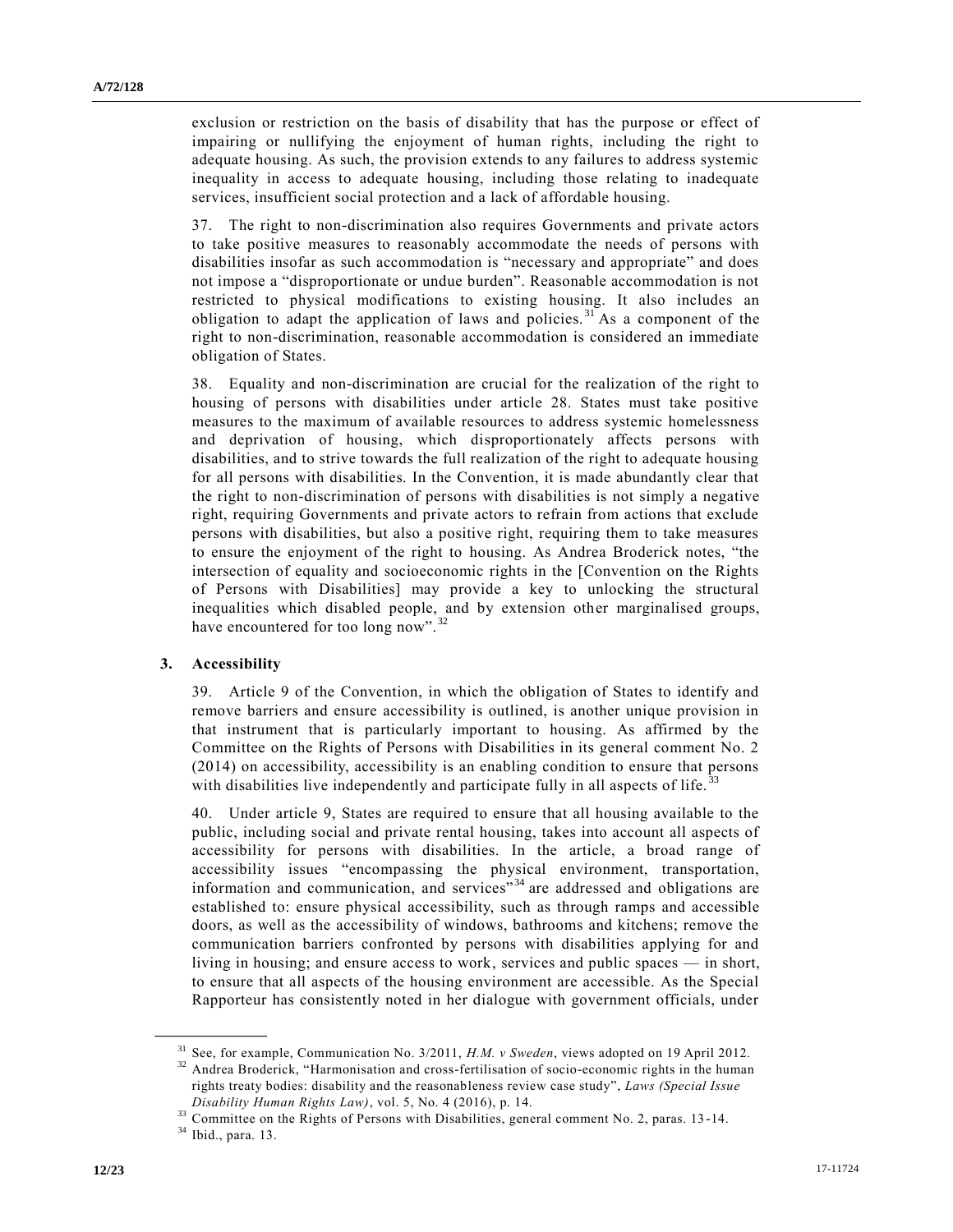that article, States are also required to address economic and social accessibility barriers by ensuring sufficient benefits or housing subsidies to cover the cost of adequate housing and other services.

41. Article 9 should also be read in conjunction with the obligation to progressively realize the right to adequate housing under article 28. As Gerard Quinn observed, "many of these obligations will require resources and extensive systemic change — all subject to the overall obligation of progressive achievement contained in article 4.2 with respect to socioeconomic rights".<sup>35</sup> The obligations of States under article 9 can be seen as components of the requirement to immediately implement inclusive rights-based strategies for the realization of the right to housing. Both housing strategies and plans for the implementation of accessibility must establish definite time frames, allocate adequate resources, prescribe the duties of the public authorities, including regional and local authorities, and private actors and ensure participation and consultation with those affected.<sup>36</sup> Ensuring that any new housing is developed in accordance with barrier-free design requirements is an immediate obligation of States. States must also adopt, as quickly as possible, legislation and plans to ensure that barriers in existing housing are removed over time. $37$ 

#### **4. Participation and access to justice**

42. Participation is integral to the implementation of the right to housing of persons with disabilities. In article 4 (3) of the Convention, it is stated that, in the implementation of legislation, policy or other decisions, States must closely consult with and actively involve persons with disabilities through their representative organizations. As stated by the Special Rapporteur on the rights of persons with disabilities, participation leads to the promotion of agency and empowerment, ownership, pride and better decisions, since persons with disabilities are best placed to identify their diverse needs.<sup>38</sup> Effective participation, however, must be grounded in human rights and meaningful accountability. Under article 33 of the Convention, all States are required to develop independent institutions to monitor its implementation, including the right to housing, ensuring that persons with disabilities and their representative organizations are involved and participate fully in the monitoring process.

43. Under article 13 of the Convention, it is required that persons with disabilities have effective access to justice in all stages of legal proceedings, on an equal basis with others. States should ensure access to justice for claims relating to the right to adequate housing of persons with disabilities, establish complaints and accountability mechanisms and ensure that courts are authorized and adequately resourced to hear and adjudicate claims relating to the right to adequate housing of persons with disabilities. National human rights institutions also have an important role to play in facilitating participation and effective monitoring by providing independent accountability mechanisms and in facilitating access to justice through complaints procedures or by supporting or initiating systemic claims before courts or tribunals.

<sup>&</sup>lt;sup>35</sup> Gerard Quinn, "The interaction of non-discrimination with article 9: added reasonment", unpublished paper, September 2010, cited by Janet Lord in a presentation given in 2010 for the general day of discussion on accessibility of the Committee on the Rights of Persons with Disabilities.

<sup>36</sup> Committee on Economic, Social and Cultural Rights, general comment No. 4, para. 12; Committee on the Rights of Persons with Disabilities, general comment No. 2, para. 24.

Committee on the Rights of Persons with Disabilities, general comment No. 2, para. 14.

<sup>38</sup> [A/HRC/31/62,](https://undocs.org/A/HRC/31/62) paras. 28-31.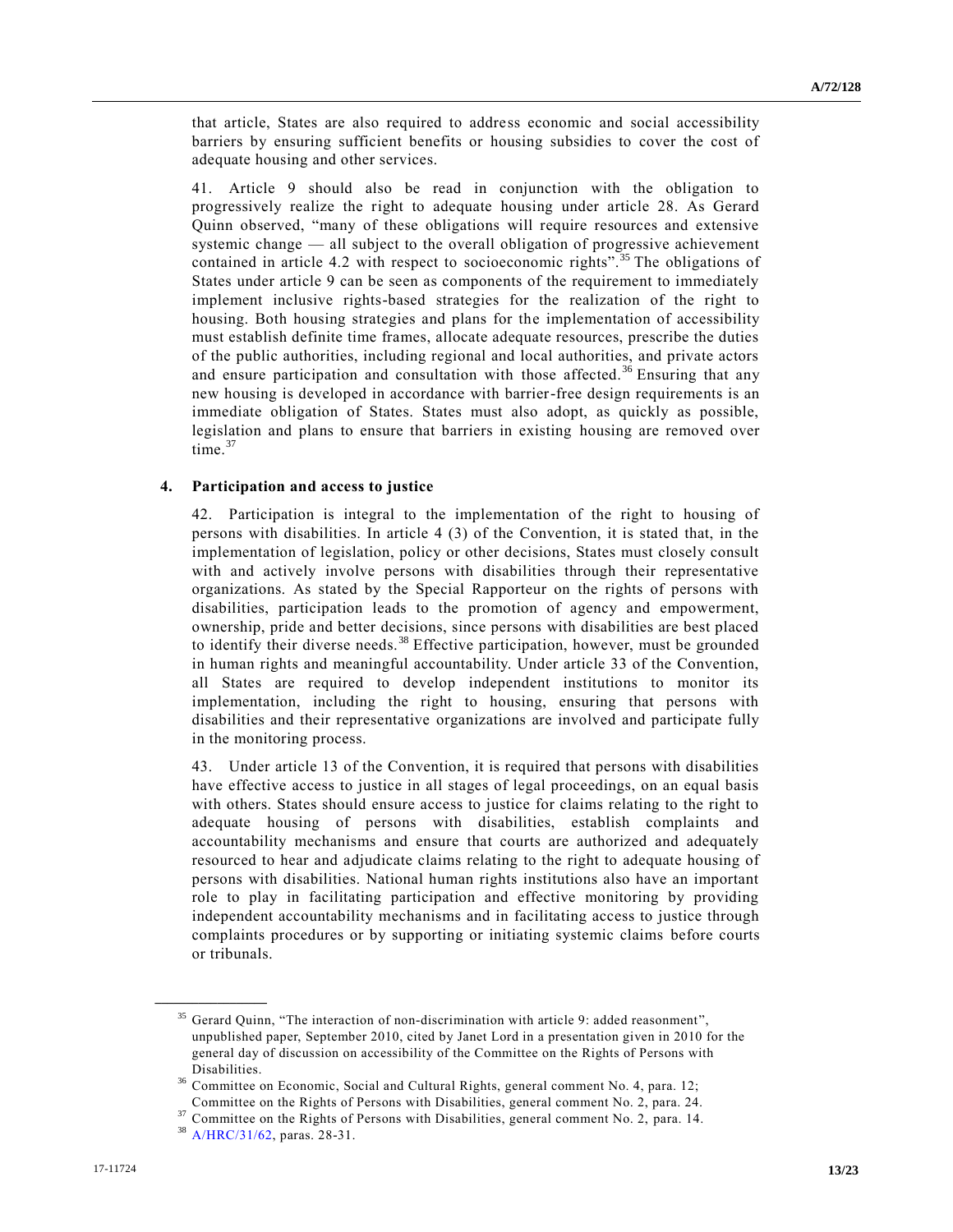#### **5. Obligation to adopt reasonable measures to realize the right to adequate housing to the maximum of available resources**

44. Article 2 (1) of the Convention mirrors the International Covenant on Economic, Social and Cultural Rights in its provision that each State party shall undertake to take measures to the maximum of its available resources, with a v iew to achieving progressively the full realization of the rights enshrined in those instruments. The reasonableness standard has been incorporated into the Optional Protocol to the Covenant. Courts, treaty bodies and commentators have articulated a standard of "reasonableness" in assessing whether the positive measures taken by States meet the requirements of international human rights law.<sup>39</sup>

45. The Committee on Economic, Social and Cultural Rights has identified some indicators of whether a State has satisfied a standard of reasonableness, including:

The extent to which the measures taken were deliberate, concrete and targeted towards the fulfilment of the right;

(b) Whether resource allocation is in accordance with international human rights standards;

(c) Whether the steps were taken within a reasonable time frame;

(d) Whether the precarious situation of disadvantaged and marginalized individuals or groups has been addressed;

- (e) Whether policies have prioritized grave situations or situations of risk;
- (f) Whether decision-making is transparent and participatory.  $40$

46. The standard of reasonableness to assess States' compliance with the obligation to take measures to realize the right to adequate housing for persons with disabilities runs parallel to the similar standard of reasonableness that is applied in the context of the accommodation of the individual needs of persons with disabilities. The former relies on a standard of maximum of available resources to assess programmatic measures to address the systemic needs of persons with disabilities, while the latter relies on a standard of undue or disproportionate burden in relation to the specific measures required in individual cases. In many cases, however, there is no clear divide between individual needs and needs shared with others in the positive measures taken by Governments to ensure access to accessible housing. As Janet E. Lord and Rebecca Brown note, "the obligation to reasonably accommodate the unique needs of persons with disabilities merges with the obligation under the [International Covenant on Economic, Social and Cultural Rights] and under the economic, social and cultural rights provisions in the [Convention on the Rights of Persons with Disabilities], to apply the maximum of available resources to realizing the substantive rights in question".<sup>41</sup>

47. For the Special Rapporteur, it is critical that both dimensions of States' positive obligations be implemented on the basis of a robust standard of reasonableness. That means adopting reasonable measures to address the systemic

<sup>39</sup> See Malcom Langford and others, eds., *The Optional Protocol to the International Covenant on Economic, Social and Cultural Rights: A Commentary* (Pretoria, South Africa, Pretoria University Law Press, 2016).

<sup>&</sup>lt;sup>40</sup> See Committee on Economic, Social and Cultural Rights, statement on an evaluation of the obligation to take steps to the "maximum of available resources" under an optional protocol to the Covenant, [E/C.12/2007/1.](https://undocs.org/E/C.12/2007/1)

Janet E. Lord and Rebecca Brown, "The role of reasonable accommodation in securing substantive equality for persons with disabilities: the United Nations Convention on the Rights of Persons with Disabilities", in *Critical Perspectives on Human Rights and Disability Law*, Marcia H. Rioux, Lee Ann Basser and Melinda Jones, eds., (Brill Publishers, 2011), p. 279.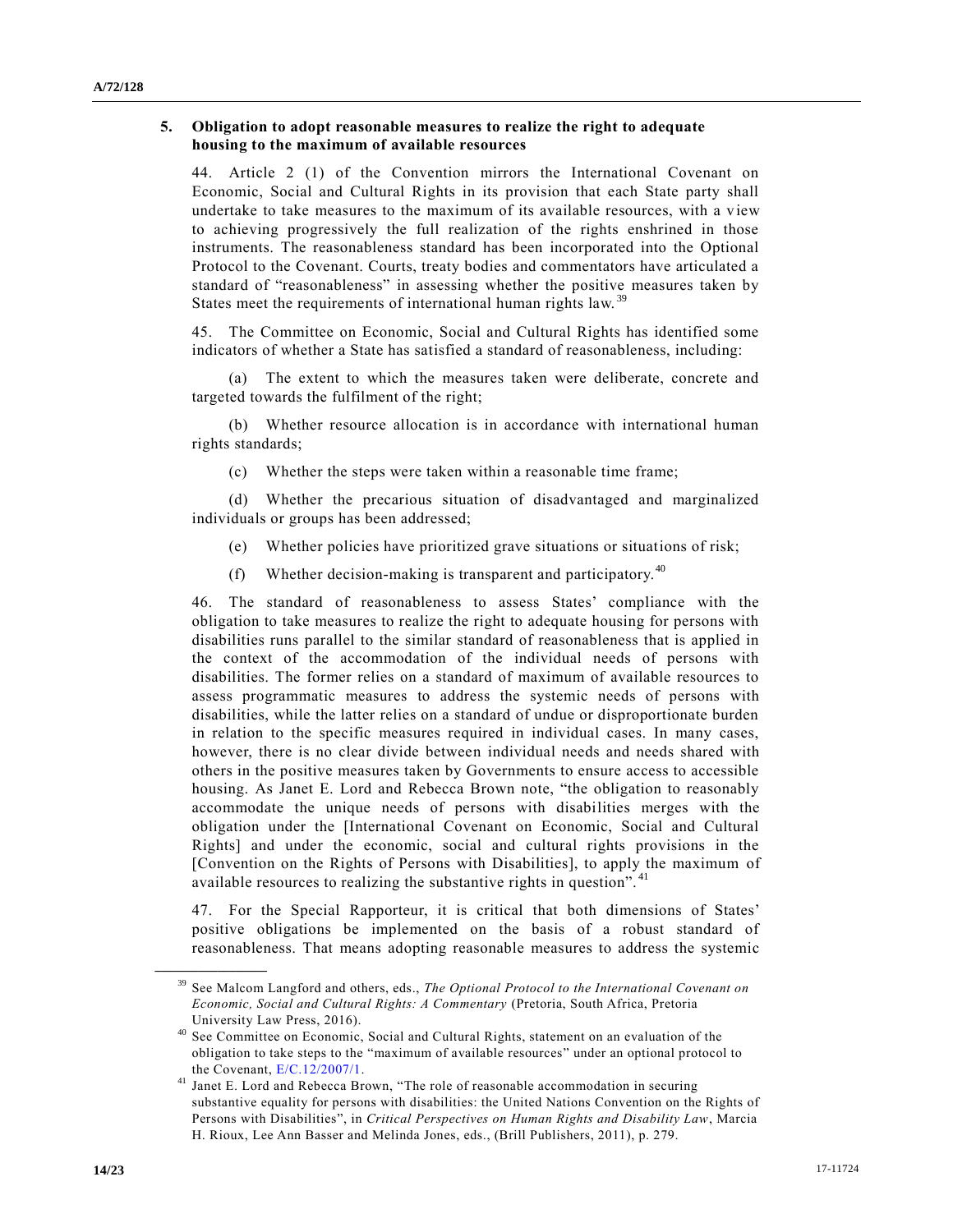need for adequate and accessible housing of persons with disabilities by implementing necessary programmes and budgetary allocations while also meeting the immediate obligation to accommodate individual needs. The requirement of reasonable measures in both contexts should be seen as a rigorous standard to be met, never as a defence for inaction. <sup>42</sup>

48. The Special Rapporteur also emphasizes that reasonable accommodation in housing is often linked to systemic patterns of discrimination and imbalances in power "which result in a society being designed well for some and not for others".<sup>43</sup> The Supreme Court of Canada warned that reasonable accommodation claims should not be allowed to shield systemic discrimination from scrutiny or leave in place imbalances in power that have led to the neglect of the needs or perspectives of marginalized groups in the design of policies.<sup>44</sup> It is important to ask, in each individual case, not only what is required by the individual person with a disability to ensure equality, but also why the housing system created the need for individual accommodation in the first place. Requests for modifications of buildings or housing policies are usually only made because those requirements were not adequately considered when buildings or policies were designed in the first place. Persons with disabilities must be empowered to challenge housing, planning and zoning, social protection and justice systems that fail to meet their needs and thus deny them access to adequate housing.

## **IV. Key components of adequate housing**

49. In its general comment No. 4 (1991) on the right to adequate housing, the Committee on Economic, Social and Cultural Rights identified key factors to be considered in determining if housing is adequate. The following is a consideration of those factors as they apply to persons with disabilities.

#### **1. Security of tenure**

50. Security of tenure is a cornerstone of the right to housing. Persons with disabilities are less likely to enjoy security of tenure and often experience catastrophic results owing to displacement and forced eviction. They often lose not only their physical home but also a network of support and contacts, without which they may not survive.

51. The obligations of both public and private housing providers with respect to security of tenure must be interpreted and applied in the light of the overriding obligation to ensure the right of persons with disabilities to live in adequate and secure housing within the community, with access to services and support. States must ensure legal protection against forced evictions in all forms of housing tenure, from ownership and formal rental agreements to informal settlements. <sup>45</sup> No eviction should be permitted that would result in the loss of housing or necessary forms of support for persons with disabilities.<sup>46</sup> Where relocation is unavoidable or agreed to by those affected, alternative housing must be provided that meets all requirements

Committee on Economic, Social and Cultural Rights, general comment No. 3 (1990) on the nature of States parties' obligations, paras. 9-11.

<sup>43</sup> Shelagh Day and Gwen Brodsky, "The duty to accommodate: who will benefit?", *Canadian Bar Review*, vol. 75 (1996).

 $44$  Ibid.

<sup>&</sup>lt;sup>45</sup> Guiding principles on security of tenure for urban poor, See [A/HRC/25/54.](https://undocs.org/A/HRC/25/54)

<sup>46</sup> Communication No. 5/2015, *Ben Djazia and Bellili v. Spain*, views adopted on 20 June 2017, para. 16.5; Committee on Economic, Social and Cultural Rights, general comment No. 7 (1997) on forced evictions, para. 16; Basic principles and guidelines on development based evictions and displacement[, A/HRC/4/18,](https://undocs.org/A/HRC/4/18) annex I, paras. 54-56.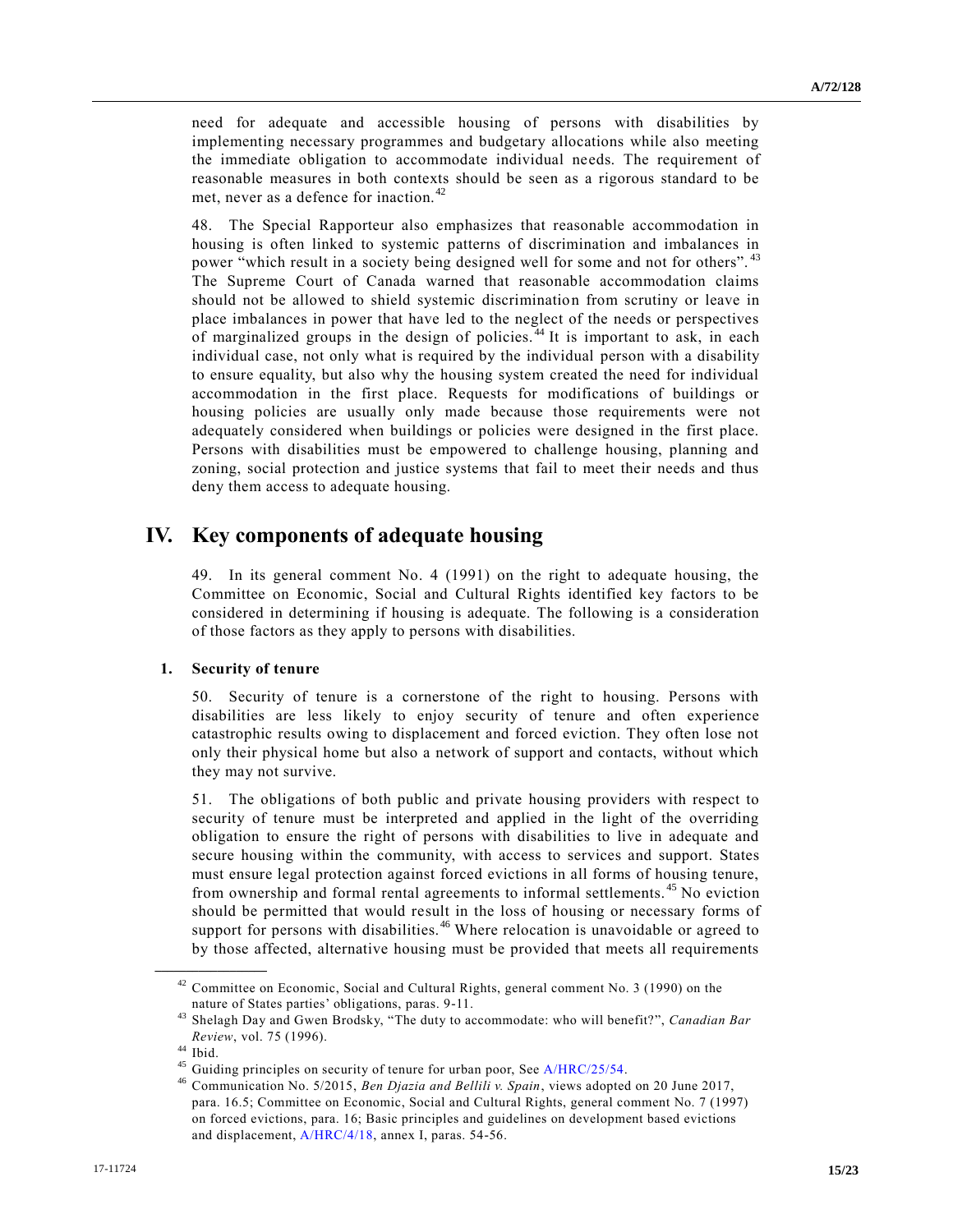for accommodation of disability and ensures access to community support.  $47$ Persons with disabilities should not be required to move from the centres of cities, where there are services and opportunities for participation in social networks and employment, to outlying areas, where opportunities for meaningful social participation are fewer, leading to isolation. <sup>48</sup>

#### **2. Affordability**

52. The inability to afford adequate housing is frequently the greatest obstacle facing persons with disabilities in realizing their right thereto. They are more likely to live in poverty, and they have higher housing, equipment and health-care costs. Family income is reduced when a family member has to take on the role of support person. Inadequate levels of financial assistance and/or housing subsidies often make it impossible for persons with disabilities to obtain adequate housing and significantly increase the risk of homelessness.

53. Governments have obligations to remove not only physical but also financial and legal barriers to access to adequate housing for persons with disabilities. They must ensure the affordability of rents, utilities and other essential services, by providing the necessary financial assistance, such as through rental subsidies, and addressing barriers relating to rental contracts and access to loans.<sup>49</sup>

#### **3. Availability of services**

54. The availability of services is essential to independent living and agency over where and how to live in the community. Access to water and sanitation is a priority issue for many persons with disabilities.<sup>50</sup> In addition to the core services identified in general comment No. 4, States must ensure that persons with disabilities have access to a diverse range of services linked to living autonomously, as articulated in article 19 of the Convention, including in-home, residential and community support services. $51$  Services should be matters of free choice for persons with disabilities, not linked to security of tenure or residency.

#### **4. Habitability**

55. Standards of habitability vary considerably with different impairments and must respond to both the physical and the social dimensions of housing. Persons with disabilities may find it difficult to build habitable homes in informal settlements and face challenges in relation to maintenance and repair. Protection against violence or abuse is also critical to ensuring habitability for persons with disabilities. Physical modifications may be required to ensure habitability, such as sound-proofing of apartments for persons with autism.

#### **5. Location**

**\_\_\_\_\_\_\_\_\_\_\_\_\_\_\_\_\_\_**

56. Persons with disabilities frequently have critical needs in relation to the location of housing in order to ensure access to work, accessible transportation, support services and health-care facilities. Patterns of displacement of low-income communities to the peripheries of cities have disproportionately affected persons

<sup>47</sup> Committee on Economic, Social and Cultural Rights, general comment No. 7, para. 16; Basic principles and guidelines on development based evictions and displacement, [A/HRC/4/18,](https://undocs.org/A/HRC/4/18) annex I, paras. 32-33.

<sup>&</sup>lt;sup>48</sup> Guiding principles on security of tenure for urban poor, [A/HRC/25/54,](https://undocs.org/A/HRC/25/54) para. 29.

<sup>49</sup> [A/71/314,](https://undocs.org/A/71/314) para. 13.

 $50$  UNICEF, "Good practices in the provision of accessible and inclusive WASH services — UNICEF country offices" (2015).

<sup>51</sup> [A/HRC/28/37,](https://undocs.org/A/HRC/28/37) para. 32.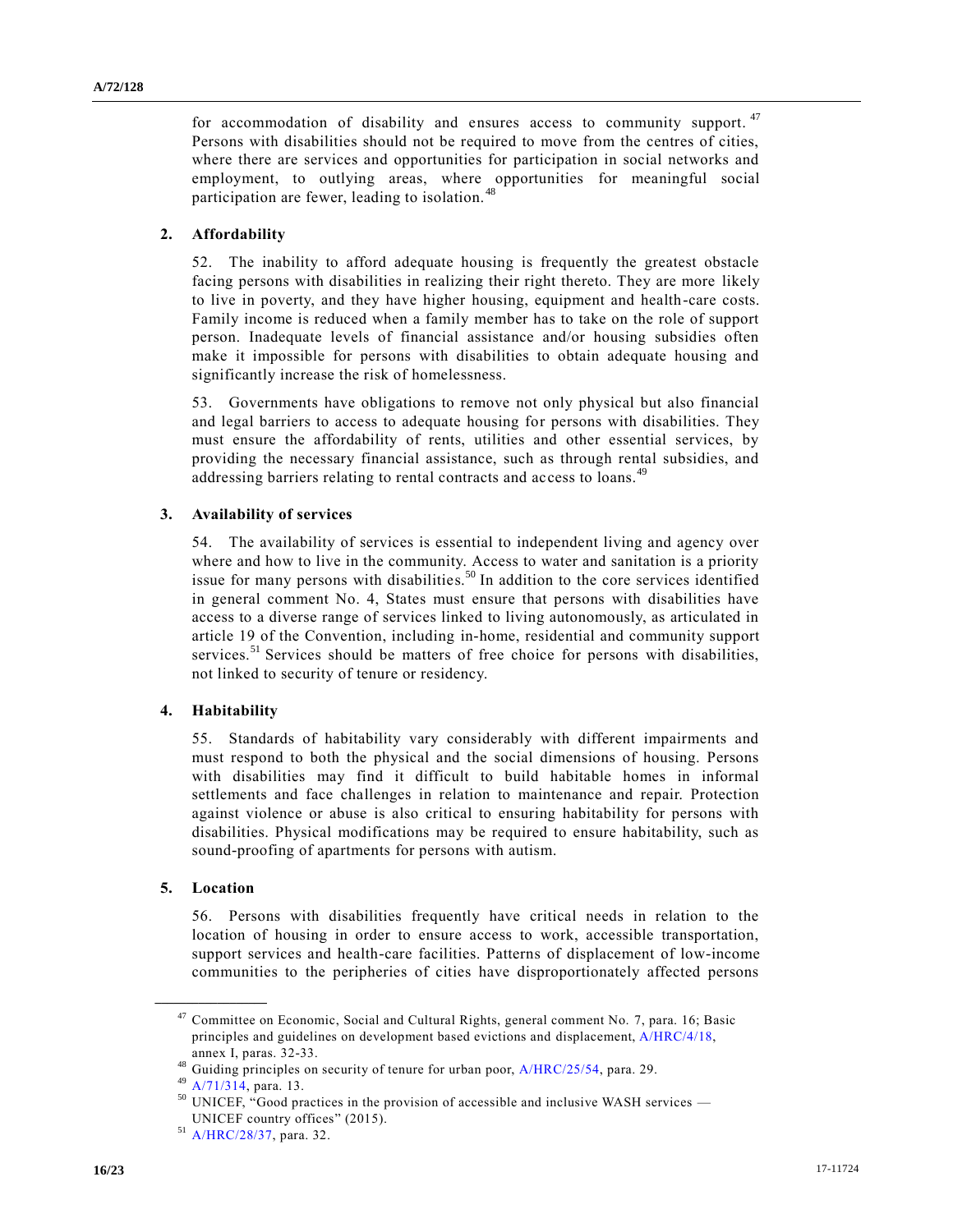with disabilities. Such displacement and isolation are contrary to the right to housing and other human rights of persons with disabilities.

#### **6. Cultural adequacy**

57. Cultural identity and expression are key to self-realization and inclusion in communities for many persons with disabilities. All the components of adequate housing identified above must be understood in the context of the right to culturally adequate housing. Accessible housing constructed on the basis of "universal" barrier-free design, for example, must respect diverse cultural identities.

58. States have an obligation to provide housing in a manner that allows persons with disabilities to express their cultural identity and participate meaningfully in the development of culture within their communities.

### **V. Claiming the right to housing of persons with disabilities**

59. The significant potential of the disability human rights paradigm to advance the realization of the right to housing has not yet been fully tested in courts. Courts and human rights bodies have been reluctant to engage with the positive obligation of States to address systemic violations of the right to adequate housing experienced by persons with disabilities.

60. In only one communication considered under the Optional Protocol to the Convention on the Rights of Persons with Disabilities has a violation of article 28 been alleged. In the case of *H.M. v. Sweden*, a municipality refused to grant an exception to a development plan to allow the claimant to build a hydrotherapy pool required for the treatment of her health condition. Having found that the refusal of reasonable accommodation violated the claimant's right to non-discrimination, as well as her rights under article 19, the Committee declined to decide whether that denial also violated article 28. <sup>52</sup> It is noteworthy, however, that the Committee extended the remedy beyond the author's individual circumstances, recommending that the State party ensure that "its legislation and the manner in which it is applied by domestic courts is consistent with the State party's obligations under the Convention".<sup>53</sup> This is an example of the manner in which reasonable accommodation claims can give rise to individual as well as systemic and/or legislative remedies.

61. Under its inquiry procedure, the Committee responded to concerns about violations of the right to adequate housing raised by persons with disabilities in the United Kingdom of Great Britain and Northern Ireland and by the previous mandate holder after her mission. The Committee documented the extremely punitive and damaging effects of austerity measures, including the removal of the spare -room subsidy and a reduction of the housing benefit for working-age social housing tenants.<sup>54</sup> In Scotland, the reform affected 82,000 households, 80 per cent of which were households with adults with disabilities. The Committee concluded that the impact of those measures constituted "grave or systematic violations" of the rights of tenants of social housing with disabilities, including the rights to reasonable accommodation and non-discrimination, to independent living and being included in the community, to an adequate standard of living, including adequate housing, to social protection and to employment.<sup>35</sup>

<sup>52</sup> See, for example, communication No. 3/2011, *H.M. v. Sweden*.

<sup>53</sup> Ibid., para. 9.

<sup>54</sup> [A/HRC/25/54/Add.2,](https://undocs.org/A/HRC/25/54/Add.2) paras. 46-51.

<sup>55</sup> CRPD/C/15/R.2/Rev.1, para. 113.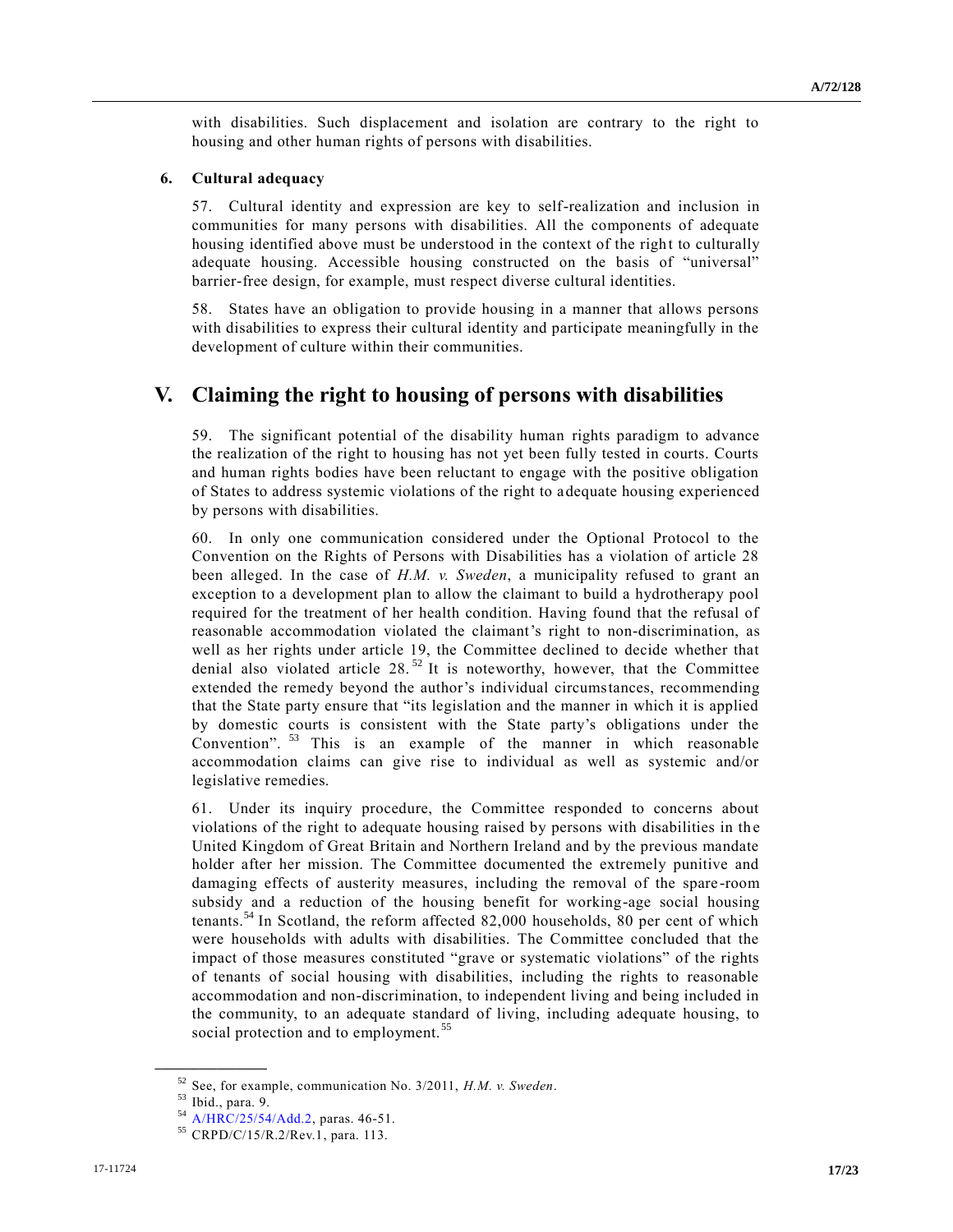62. The most substantive remedies with respect to the right to adequate housing of persons with disabilities have tended to emerge from claims relating to deinstitutionalization and forced evictions. In the decision of the Supreme Court of the United States in *Olmstead v. L.C.*, <sup>56</sup> the Court recognized that States had an obligation, pursuant to the Americans with Disabilities Act, to take reasonable measures to ensure that persons with psychosocial disabilities were able to live outside institutions in the least restrictive environment, with a waiting list for services that moved at a "reasonable" pace. The federal Government, through the Department of Housing Urban Development, has provided guidelines and support to states to encourage the implementation of the decision. In another case under the Act, an appeals court ordered a private landlord to be flexible with respect to employment and income qualifications for rental housing, recognizing their exclusionary effect on persons with disabilities.<sup>57</sup>

63. In *Purohit and Moore v. the Gambia*, the African Commission on Human and Peoples' Rights considered a case of forcible institutionalization without due process in the Gambia. The Commission not only found that the legislation itself violated provisions of the African Charter on Human and Peoples' Rights, but also took note of the obligation to progressively realize the right to health by addressing violations of socioeconomic rights. The Commission stated that, throughout Africa, poverty rendered persons "incapable to provide the necessary amenities, infrastructure and resources that facilitate the full enjoyment of [the right to health]" and read into the right to health the obligation of States parties to the African Charter "to take concrete and targeted steps, while taking full advantage of its available resources, to ensure that the right to health is fully realized in all its aspects without discrimination of any kind". <sup>58</sup>

64. Through a number of cases, South African courts have played a leading role in establishing that, in order to meet a test of being "just and equitable", evictions must not be permitted to render persons homeless, with particular attention to person with disabilities.<sup>59</sup>

65. In India, the High Court of Bombay has applied the Persons with Disabilities (Equal Opportunities, Protection of Rights and Full Participation) Act to require increased allocations of land (tenements) to persons with disabilities.<sup>60</sup> In a similar vein, the Supreme Court of Argentina, in a case involving a homeless mother and her son with a disability, stated that there should be a minimum guarantee of access to housing for those facing situations of vulnerability because of disability and ordered the immediate provision of shelter.<sup>61</sup>

66. In a decision adopted in 2008, the Supreme Court of Nepal ordered the release of all persons who were imprisoned because of psychosocial disabilities, in keeping with the right to equality, health and a dignified life. The Court directed the

<sup>56</sup> *Olmstead v. L.C.*, 527 U.S. 581 (1999).

<sup>57</sup> See *Giebeler v. M & B Associates*, 343 F.3d 1143 (9th Cir. 2003).

<sup>58</sup> *Purohit and Moore v. the Gambia*, African Commission on Human and Peoples' Rights, communication No. 241/2001 (2003), para. 84.

<sup>59</sup> See *Pitje v. Shibambo and Others* (case No. CCT144/15) [2016] ZACC 5; 2016 (4) BCLR 460 (CC), available from www.saflii.org/za/cases/ZACC/2016/5.html; *Arendse v. Arendse and Others* (case No. 12659/2009) [2012] ZAWCHC 156; [2012] 4 All SA 305 (WCC), available from www.saflii.org/za/cases/ZAWCHC/2012/156.html.

<sup>60</sup> See *India Centre for Human Rights and Law and Ors v. State of Maharashtra and Ors. and Bapu Trust for Research on Mind and Discourse*, 905-pil-44-09 (2009).

<sup>61</sup> See Supreme Court of Argentina, *Q.C., S.Y. c/ GCBA* s/ amparo (Q.C., S.Y. v. Government of the City of Buenos Aires, petition for *amparo*), 24 April 2012. See Public Defence Service of Buenos Aires, "Economic, social and cultural rights in the city of Buenos Aires", October 2015, pp. 64-67.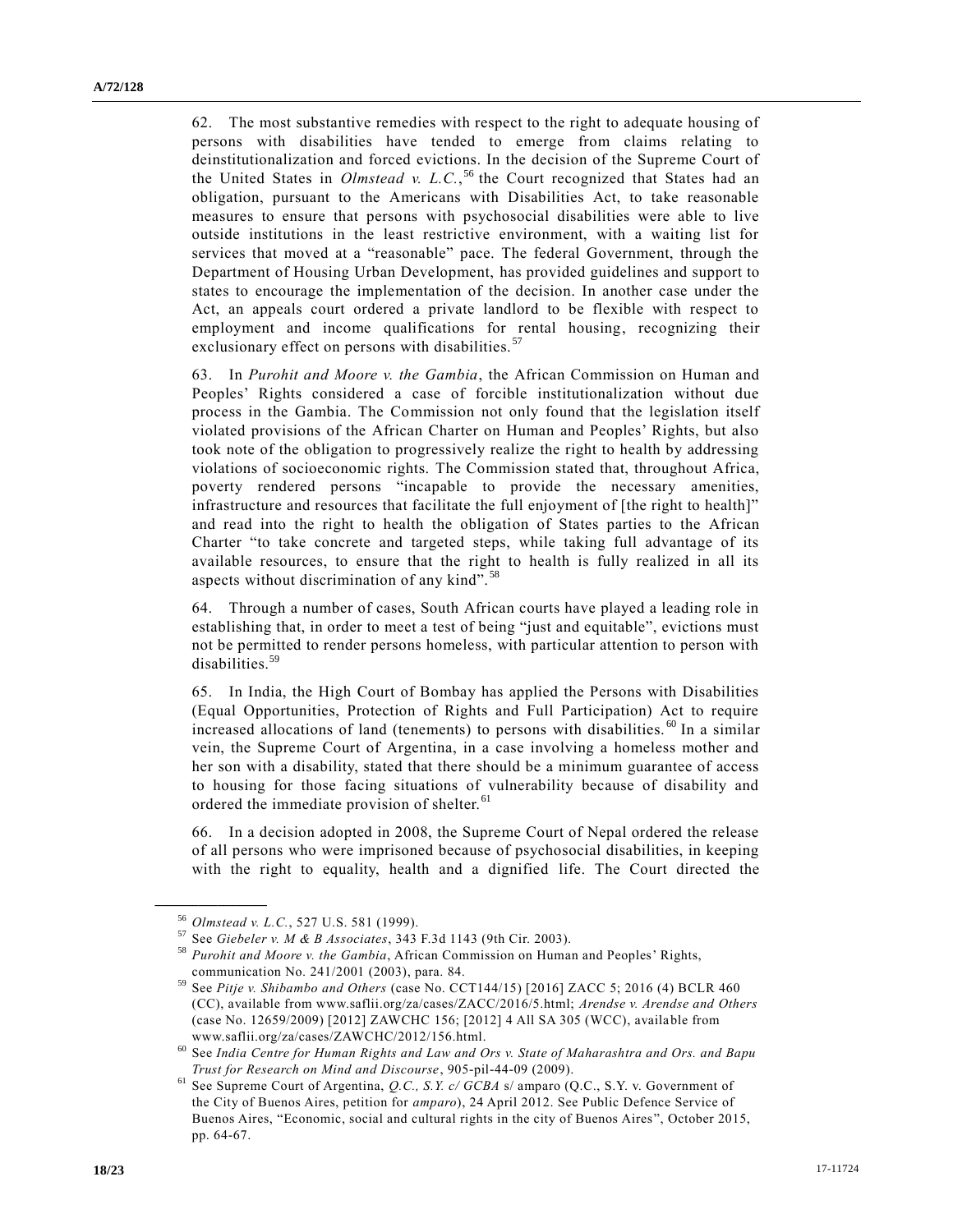Government to enact a law to protect the rights of persons with psychosocial disabilities and to arrange health services and other necessary measures.  $^{62}$  Local and international organizations have continued to exert pressure on the Government to implement the Court's order in line with the Convention on the Rights of Persons with Disabilities. In a decision adopted in 2012, the Court ordered the Government to provide a monthly stipend, build shelters and appoint a social welfare worker in each district.<sup>63</sup>

67. Effective remedies for violations of the right to adequate housing must be provided wherever possible by interpreting and applying domestic law consistently with the right to housing of persons with disabilities under interna tional human rights law.<sup>64</sup> The Committee on Economic, Social and Cultural Rights emphasized that "guarantees of equality and non-discrimination should be interpreted, to the greatest extent possible, in ways which facilitate the full protection of economic, social and cultural rights".<sup>65</sup> Unfortunately, even in the wealthiest countries, where there are sufficient resources to ensure the right to housing of persons with disabilities, courts have failed to interpret domestic human rights guarantees of equality consistently with the Convention on the Rights of Persons with Disabilities and refused to apply such guarantees so as to hold Governments accountable for failures to address widespread homelessness and inadequate housing among persons with disabilities.<sup>66</sup>

## **VI. Housing legislation, policies and strategies for persons with disabilities**

68. Human rights protection in housing for persons with disabilities varies considerably among States. A growing number of countries have expressly included the right to housing in their constitutions or human rights legislation, and many also enumerate disability as a prohibited ground of discrimination. Some countries rely on universal guarantees of equality and non-discrimination, which are extended to persons with disabilities. In other countries, however, non-discrimination laws regarding disability are written in the context of specific sectors, such as employment, but fail to include non-discrimination and the duty to provide reasonable accommodation in the context of housing.<sup>67</sup>

69. Few States have developed rights-based strategies to address the housing circumstances of persons with disabilities within their jurisdiction, and even fewer have adopted a holistic and systemic approach. Many States continue to rely predominantly on charities and operate within an outdated charitable model in relation to disability. Where rights-based housing strategies and programmes have been developed, they are often not matched with commitments of funds or effective

 $62$  See Sudharshan Subedi on behalf of the Nepal Disabled Human Rights Centre (DHRC) et al v. *Council of Ministers*, 2063 B.S., writ No. 129, order date 16 October 2008.

<sup>63</sup> See Supreme Court of Nepal, Order No. 068-WO-0188, 14 August 2012. Available from http://dhrcnepal.org.np/wp-content/uploads/2016/09/Supreme-Court-Verdict-English.pdf.

<sup>64</sup> Committee on Economic, Social and Cultural Rights, general comment No. 9 (1998) on the domestic application of the Covenant, para. 3.

 $\frac{65}{66}$  Ibid., para 15.

<sup>66</sup> For example, *Tanudjaja v. Canada (Attorney General)*, 2014 ONCA 852, para. 33; *Hotak v. London Borough of Southwark*, [2015] UKSC 30, para. 91.

<sup>&</sup>lt;sup>67</sup> See Denmark, Act on the prohibition of discrimination on the labour market, No. 1349 of 2008; Council of the European Union, Council Directive 2000/78/EC of 27 November 2000 establishing a general framework for equal treatment in employment and occupation; Chile, Act establishing measures against discrimination, No. 20.609 of 2012.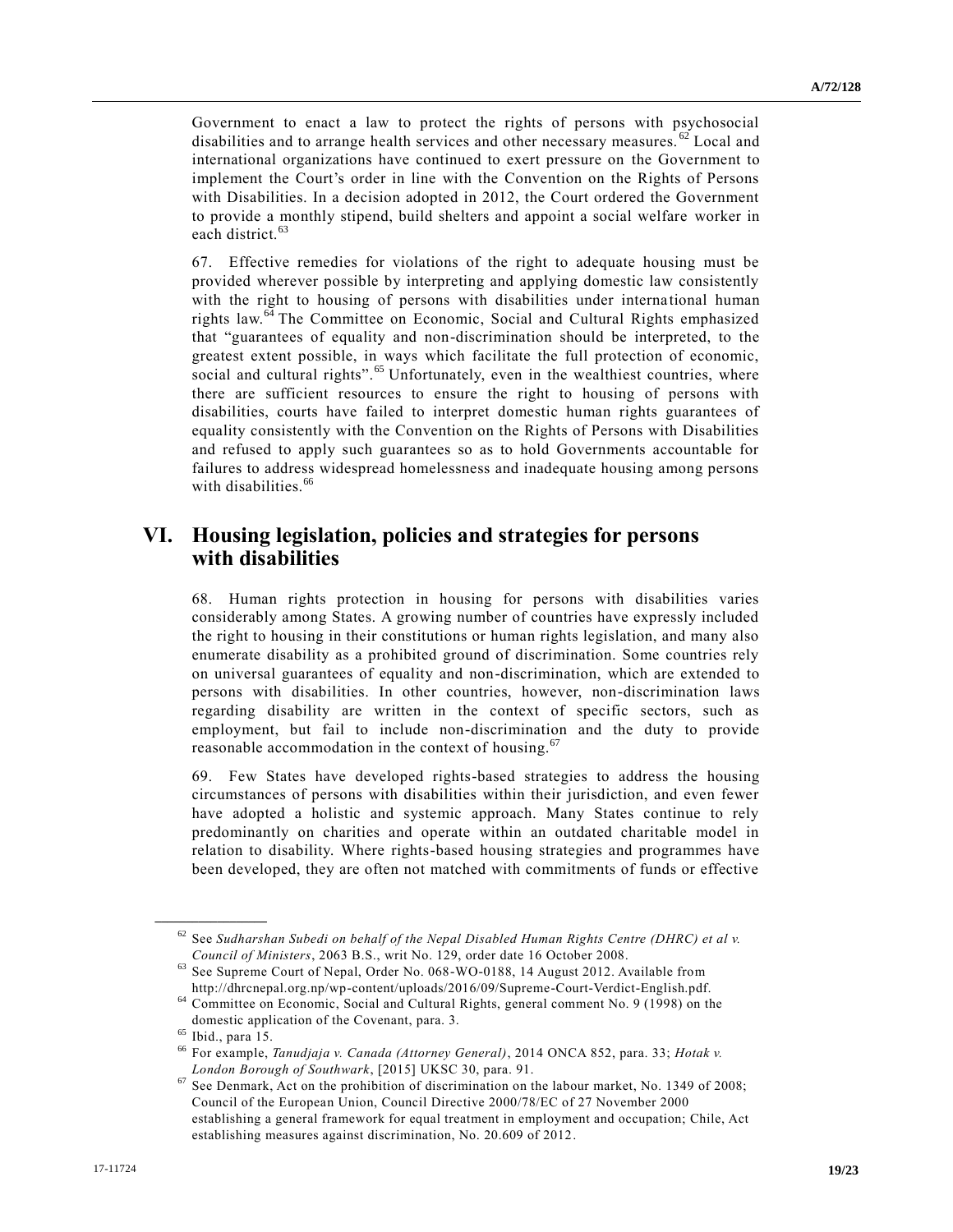implementation. <sup>68</sup> In other cases, policies may extend to provide support to accommodate physical impairments with respect to housing, but not psychosocial and intellectual disabilities.

70. Information provided by States to the Special Rapporteur for the present report indicates that progress is being made. Mexico reports that its Federal Law for the Inclusion of Persons with Disabilities of 2011 and its regulation of 2012 explicitly provide for the right to dignified housing (art. 18). The legislation also establishes the right to universal accessibility and housing (art. 16) and is complemented by initiatives and programmes that provide subsidies and lines of credit to make physical alterations to houses to enhance living conditions for persons with disabilities.<sup>69</sup>

71. The Constitution of Kenya of 2010 prohibits discrimination on the ground of disability, affirms a right to reasonable access to all places, including the built environment and housing, and provides for the right to accessible and adequate housing. In the national disability policy of Kenya, it is recognized that ownership of land, housing and property is a fundamental human right of persons with disabilities, essential to security, self-reliance and livelihood. Through the policy, it is sought to eliminate barriers to acquiring and owning land, housing and property, such as high costs and societal prejudices against the ownership and inheritance of land by persons with disabilities. In all housing schemes, it is required to reserve at least 5 per cent of accessible houses for persons with disabilities, and accessible design standards are applied. In addition, inclusive financial and credit services targeting persons with disabilities are promoted.

72. Under the National Disability Council Act of 2004 of Namibia, a council is established to monitor the implementation of a national policy on disability, including ensuring adequate allowances and pensions for persons with disabilities and developing and providing accessible housing through public schemes.  $\alpha$ 

73. Under the Persons with Disabilities Act (2012) of Zambia, an agency is established that coordinates consultation with organizations of persons with disabilities, State institutions and other civil society actors to integrate a disability perspective into national policies, plans and decision-making sectors, and that can make representations on behalf of or provide legal assistance to persons with disabilities in proceedings relating to the rights of persons with disabilities  $(art. 20 (2) (e)).$ 

74. Finland reported that its framework for advancing the right to housing for persons with disabilities included: the constitutional protection of the right to housing; the provision of supportive housing and community-based support with a commitment to self-determination in the use of forms of support and services; funding for building and renovating housing to make it accessible and suitable; national action plans on homelessness; and a range of supervisory mechanisms, including an advisory board for the rights of persons with disabilities to oversee coordinated efforts.<sup>71</sup> Finland stated that it considered those currently living in institutions to be homeless and had set a deadline of 2020 to close all institutions, emphasizing the right to live in the community with access to the necessary services and forms of support.

<sup>&</sup>lt;sup>68</sup> See the submissions for the present report by Inclusion Ireland and Profound Ireland.

<sup>69</sup> See the submission by Mexico for the present report.

 $70$  See the submission by Namibia for the present report and https://dredf.org/legal-advocacy/ international-disability-rights/international-laws/namibia-national-disability-council-act/.

 $71$  See the submission by Finland for the present report.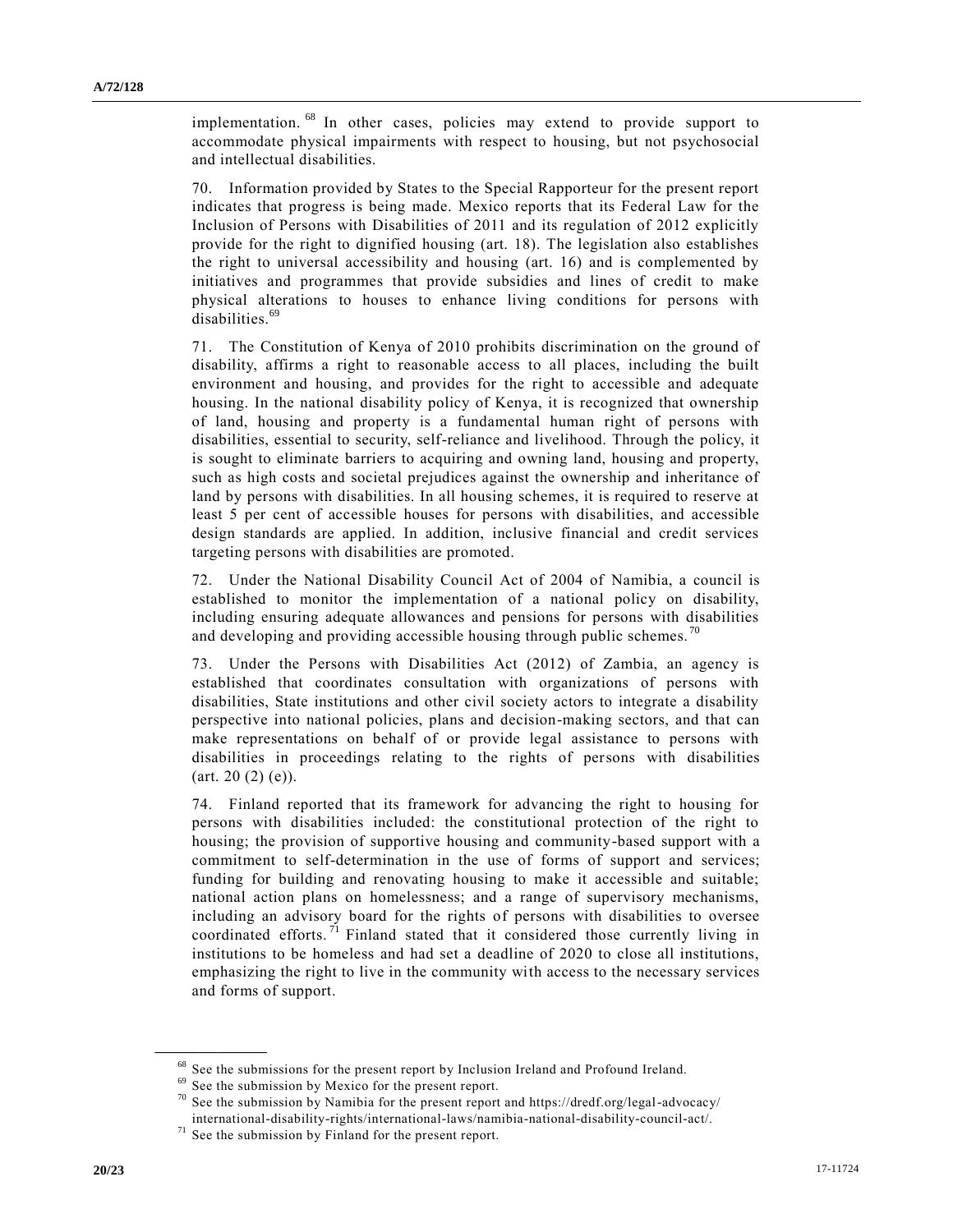75. In its recent white paper on the rights of persons with disabilities, the Department of Social Services of South Africa called for a comprehensive strategy to realize the right to adequate housing of persons with disabilities consistent with the transformative nature of the constitutional right to housing, including supported community living plans, subsidized housing support, universal design as a requirement in infrastructure grants and a sustainable community-based system for support for independent living.<sup>72</sup> In the white paper, emphasis was laid on the critical importance of strengthening the enforcement of existing legislation, improving access to courts, complaints mechanisms and institutions and strengthening the capacity of institutions such as the South African Human Rights Commission and of organizations for persons with disabilities to support persons with disabilities in gaining access to justice.<sup>73</sup>

76. A number of Governments appear to be working to ensure that both public and privately developed housing meets accessibility requirements. In Singapore, the Housing and Development Board has committed itself to ensuring that barrier-free housing is implemented across its public housing sector, in which 80 per cent of the population resides, including through measures such as increasing elevator availability, Braille signage and voice synthesizers.<sup>74</sup> In Brazil, in the Act on the Inclusion of Persons with Disabilities (2015), it is required that 3 per cent of publicly funded housing be available to persons with disabilities.

77. A number of jurisdictions have adopted a "housing first" model to address homelessness.<sup>75</sup> The model provides chronically homeless persons, in particular those with psychosocial impairments and/or drug or alcohol addictions, with longterm housing and the necessary forms of support.

78. A number of countries identified their national human rights institutions as having the jurisdiction to oversee the implementation of the right to housing for persons with disabilities, including Finland, Namibia and the Republic of Korea. <sup>76</sup>

79. Subnational and local governments have also initiated important efforts to address the right to adequate housing of persons with disabilities. Article XIV (1) of the World Charter for the Right to the City provides for universal realization of the right to housing and emphasizes the need for accessible and suitable locations. In article X of the Global Charter-Agenda for Human Rights in the City, it is recommended that cities adopt regulations to ensure the accessibility of housing for persons with disabilities. Some cities have sought to initiate inclusive zoning policies to prevent restrictions on supportive housing. Others have adopted measures to address affordability, such as housing benefits and/or allowances, grants or loans for required adaptations, lower interest rates on housing loans and reduced housing taxes for families with a family member with a disability.

### **VII. Conclusions and recommendations**

80. **Few marginalized groups suffer such egregious violations of the right to housing as do persons with disabilities. Across the world, they are commonly homeless, institutionalized and subjected to cruel and inhuman treatment for** 

 $72$  South Africa, Department of Social Development, "White paper on the rights of persons with disabilities", No. 230, 9 March 2016, pp. 89-91.

<sup>73</sup> Ibid., pp. 78-80.

<sup>&</sup>lt;sup>74</sup> See Singapore, Housing and Development Board, "Towards a barrier-free environment in public housing". Available from www.bca.gov.sg/BarrierFree/others/HDB.pdf.

<sup>&</sup>lt;sup>75</sup> See submissions from Finland, the European Federation of National Organisations on Working with the Homeless and the European Disability Forum for the present report.

<sup>76</sup> See the submissions of those countries for the present report.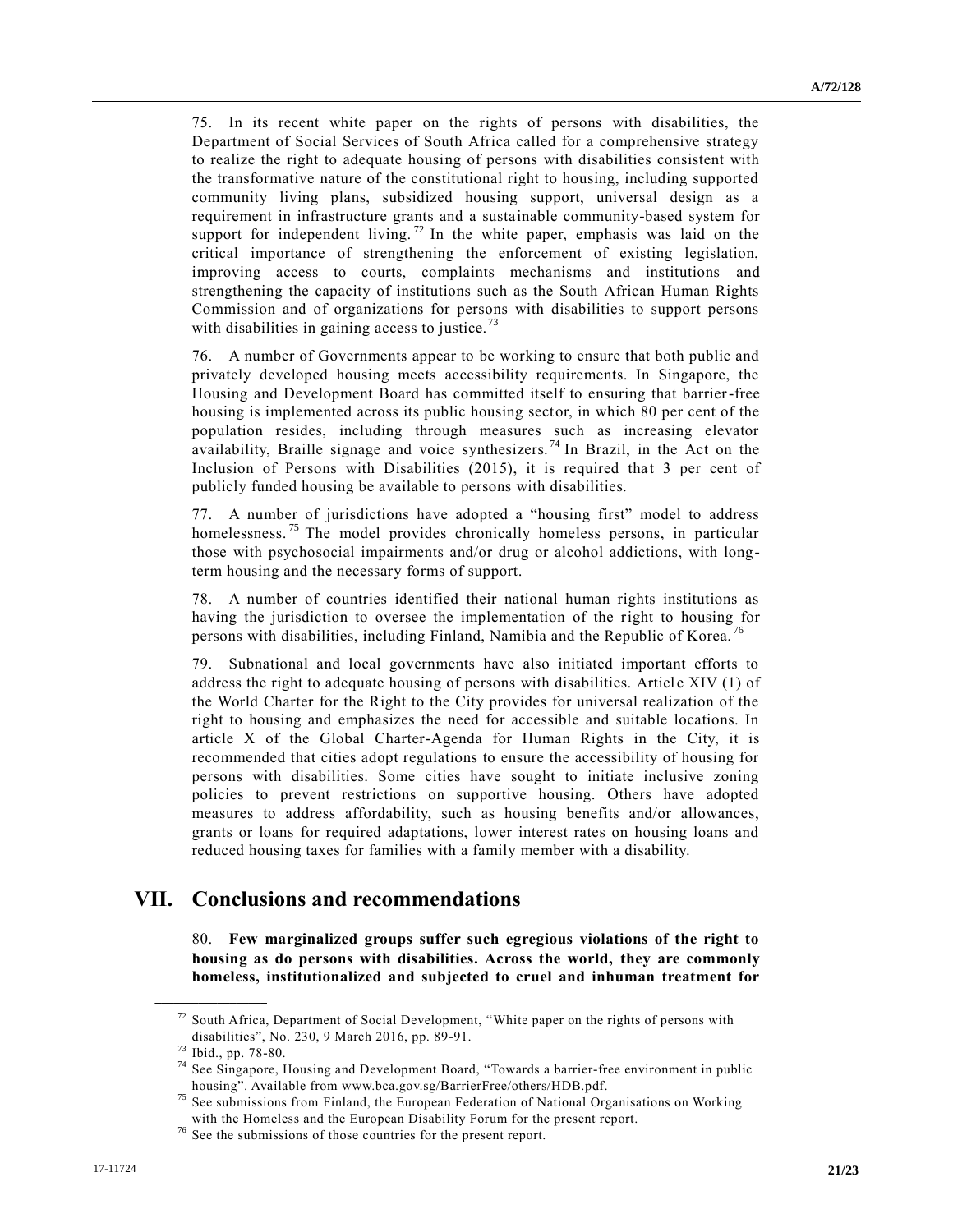**no reason other than their disability. They endure isolation, stigmatization and discrimination in all aspects of housing, whether access, design or policy development and implementation. Their very lives are imperilled by housing and communities that are based on exclusion and uniformity rather than inclusion and diversity. Yet it is on the basis of those experiences and the claims to equal dignity and rights advanced by those affected that the disability human rights paradigm has emerged. This paradigm has the potential to breathe new life into the right to adequate housing because it underscores and amplifies the essence of that right, namely, having a place to live in dignity, it allows persons with disabilities to participate in their communities and it recognizes diversity as a strength that makes households and communities thrive.**

81. **If the immense potential of the integration of the disability rights paradigm with the right to housing is to be realized, States and other actors will have to make a fundamental shift in the way in which they think about and interact with the human rights of persons with disabilities.** 

82. **In that regard, the Special Rapporteur offers the following recommendations:**

(a) **In consultation with persons with disabilities and their organizations, States should:**

(i) **Prioritize and recognize in domestic law the obligation to realize the right to housing of persons with disabilities to the maximum of available resources, tying this legal obligation to the commitment to ensure adequate housing for all by 2030, in accordance with target 11.1 of the Sustainable Development Goals;**

(ii) **Ensure that non-discrimination provisions are based on substantive equality, recognizing positive obligations to address the systemic inequality in housing experienced by persons with disabilities;**

(iii) **Ensure that all persons with disabilities are able to live free from institutionalization and that access to adequate housing, the requisite services and appropriately trained support is provided in the community;**

(iv) **Ensure access to justice and effective accountability mechanisms for claims to the right to adequate housing by persons with disabilities, including when States have failed to adopt reasonable programmatic measures to realize the right;**

(v) **Adopt a clear policy framework for the inclusion of all persons with disabilities in all areas of housing policy and design, ensuring that those living in poverty or homelessness, women, ethnic, religious or linguistic minorities, indigenous peoples, migrants and both young and older persons are fully included;**

(vi) **Design and implement both qualitative and quantitative data collection about the housing circumstances of persons with disabilities, disaggregated on the basis of the standard survey questions of the Washington Group on Disabilities;**

(vii) **Address homelessness among persons with disabilities on an urgent basis and prioritize measures to address the circumstances of those living in informal settlements and homeless encampments;**